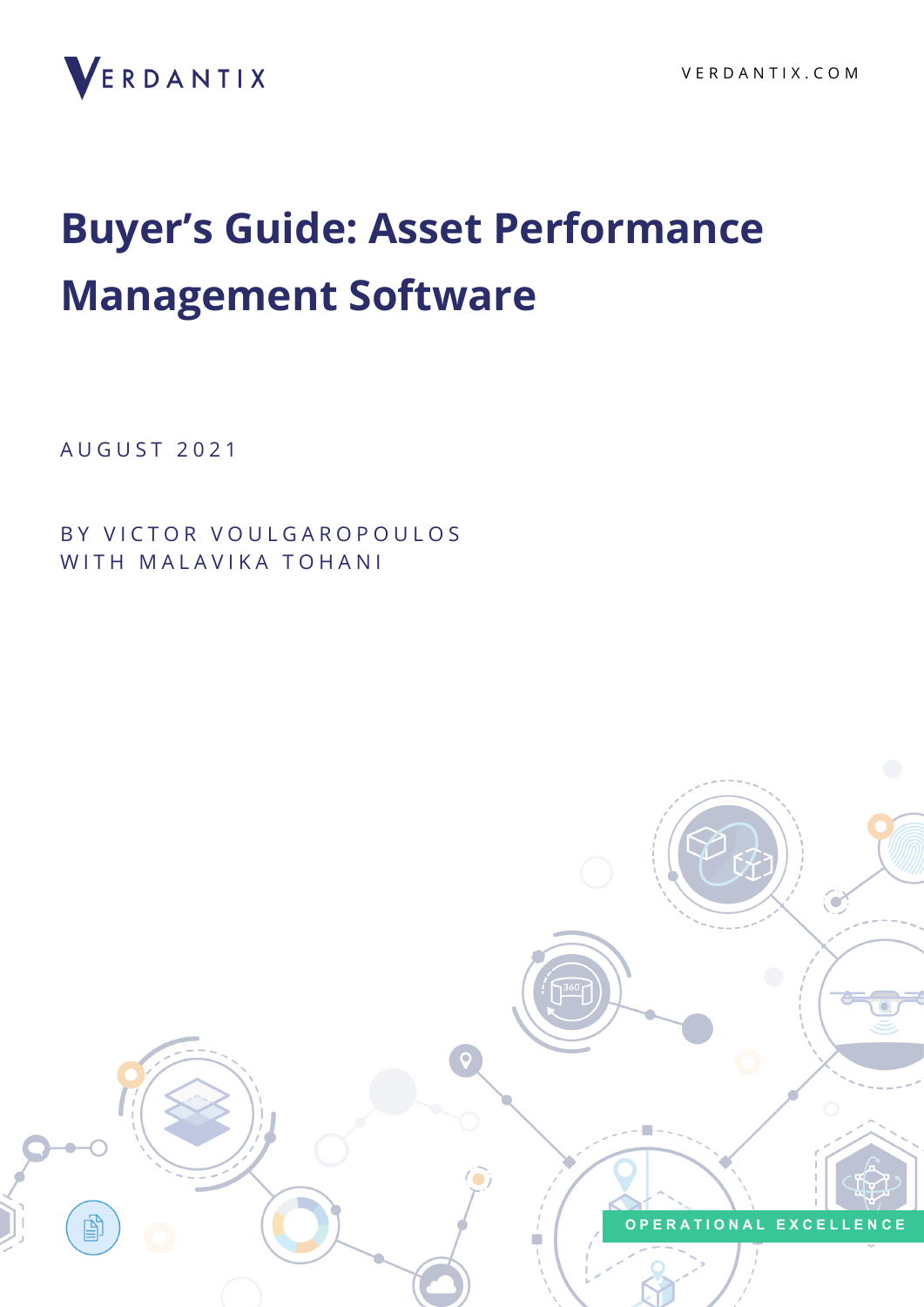### **Buyer's Guide: Asset Performance Management Software**

This report provides executives at industrial facilities responsible for selecting, implementing and managing software or services for performance and maintenance optimization with an up-to-date analysis of 27 prominent asset performance management (APM) solutions on the market. This report updates and extends our analysis of solutions provided through the Green Quadrant: APM Solutions published in June 2020. The analysis of this report also leverages data collected from 19 APM solution providers via questionnaires and software demonstrations over the last three months. It also uses insights into buyer requirements collected via our annual global surveys of executives in operations, maintenance, engineering and process safety roles. Buyers should use this guide to support them in their search for APM software applications and services that fit their requirements.

# TABLE OF CONTENTS

| The Market For APM Solutions Is Booming                                                                   |  |
|-----------------------------------------------------------------------------------------------------------|--|
| Four Core Functionalities Underpin APM Solutions                                                          |  |
| Solution Providers Offer Products With Similar Capabilities But Have Varying Levels Of Industry Expertise |  |
| APM Product Strategies Are Aimed At Ease Of Integration, Mobility And Digital Twins                       |  |
| Prospective Customers Should Apply Six Criteria To Shortlist Best-Fit APM Solution Providers              |  |
| Inclusion Criteria For The 2021 Asset Performance Management Solutions Buyer's Guide 17                   |  |

AspenTech Combines AI And Simulations To Offer A Robust Prescriptive Maintenance Solution

## TABLE OF FIGURES

| Figure 3. Product, Industry Focus And Capabilities Of Representative APM Solution Providers  10       |  |
|-------------------------------------------------------------------------------------------------------|--|
| Figure 4. APM Customers And Revenue By Region Of Representative APM Solution Providers 11             |  |
|                                                                                                       |  |
|                                                                                                       |  |
| Figure 6. Six Criteria Prospective Customers Should Apply When Selecting An APM Solution Provider  15 |  |
|                                                                                                       |  |
|                                                                                                       |  |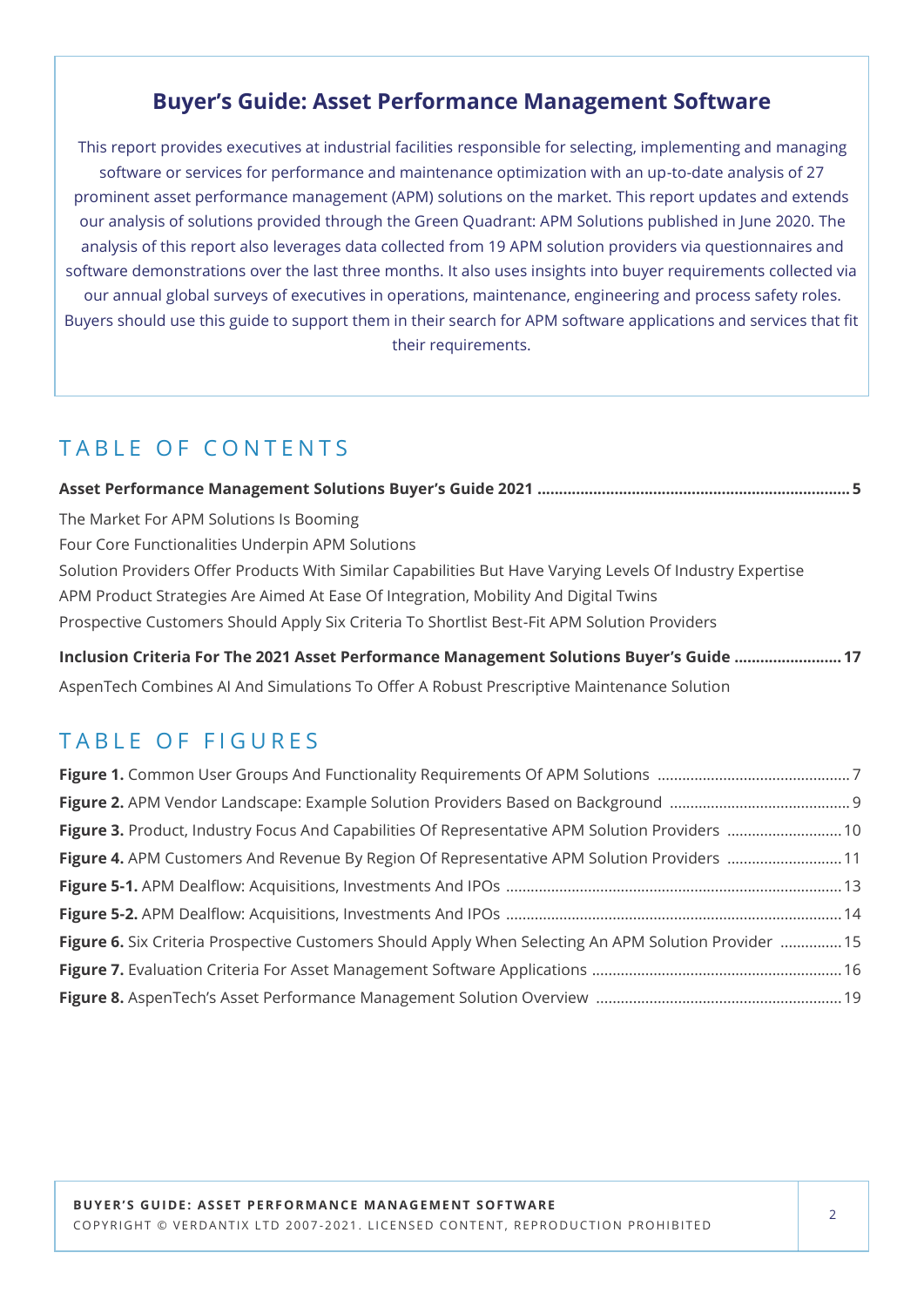### ORGANIZATIONS MENTIONED

ABB, Abbott Nutrition, Abu Dhabi National Oil Company (ADNOC), Accel, Accenture, Ada Mode, ADLINK, AG Solution, Aladon Network, Albemarle, Alcoa, Alfa Laval, Alluvium, Altira Group, Amazon Web Services (AWS), Ameren Illinois, AMI Global, AmSty, Aptean, Arauco, ARMS Reliability, Ascend Performance Materials, AspenTech, Asset Performance Technologies (APT), AT&T, Atonix Digital, Atos, Augury, AVEVA, Axilor, Azima Global, Baillie Gifford, Baker Hughes, Baosteel, Bentley Systems, Bently Nevada, BHE Renewables, BISTel, Black & Veatch, Bord Gáis Energy, Boston Consulting Group (BCG), Boston Dynamics, Bouvet, BP, Brandenburg Kapital, Bruce Power, C3 AI, Camo Analytics, Canadian National Railway, Capgemini, Capital Power, Carrier, Cassantec, Caterpillar Ventures, Cenosco, CMS Asset Management, Cognite, Cognizant, Cohesive Solutions, Colgate-Palmolive, Covestro, Cygnet Infotech, DataStax, Dell Boomi, Deloitte, Detechtion Technologies, Detect Technologies, DNV, Docker, Dow Chemical, DSV, DTE Energy, Duke Energy, eMaint, Emerson, Endevor, endiio, EnerPure, Ensemble Energy, Ensign Energy Services, EPCOR, Epiroc, Essity, Everactive, exida, Exxaro, ExxonMobil, Falkonry, FANUC, Feelit, Flowserve, Flexo, Fluke Corporation, Formosa Plastics Corporation, Fortino Capital Partners, Fracttal, Frito-Lay, FutureOn, GE Digital, General Electric, General Motors, Geotab, GILL, Google, Grafana, GreatPoint Ventures, Grundfos, GSE TrueNorth, HashiCorp, Henkel, Hexagon, Hitachi, Hitachi ABB Power Grids (HAPG), Hitachi Vantara, Honeywell, Iberdrola, IBI Webfocus, IBM, IBM Global Business Services, ICL, Idhammar Systems, ifm, Industrial Analytics (IA), Infinite Uptime, InfluxDB, Infor, Inmation Software, Inner Mongolia Power Company (IMPC), Insight Partners, Institute of Electrical and Electronics Engineers (IEEE), International Council on Large Electric Systems (CIGRE), International Electrotechnical Commission (IEC), iOFFICE, IoT.nxt, IPS Group, Italpresse Gauss, Itera, Itus Digital, JFrog, Kinectrics, Kubernetes, L'Oréal, Lanxess, LCG Consulting, Life Cycle Engineering, Lloyd's Register, Logan Aluminum, Lonza, Lundin, Ma'aden Gold & Base Metals Company, Maana, MachineMetrics, Maintenance Connection, Marathon Petroleum Corporation (MPC), March Capital, MaxGrip, McKinsey & Company, Merck, Meridium, Methanex, Microsoft, MidAmerican Energy, Mitsubishi Heavy Industries, Mnubo, MODEC, MOVUS, Munich RE, National Petroleum Refiners of SA, nextAPM, Nexus Global, Nissan, Nova Scotia Power, NRG Energy, NTT DOCOMO Ventures, Omron, OMV, Oncor, Oniqua, Ontracks Consulting, OPC Foundation, Open Systems International (OSI), OptiPlant, Oracle, OSIsoft, OutSystems, Pepsi Bottling Ventures, PepsiCo, PETRONAS, PGS, Permasense, Pinnacle, pi Ventures, Praelexis, Pragma, Predikto, Presenso, Progea Group, Project Jupyter, Prüftechnik, PTC, PwC, Qlik, Quartic.ai, Quest, Qumra Capital, Red Hat, Red Technical Services, Reliability Center Inc. (RCI), Revolution, Rockwell Automation, RoviSys Company, SABIC, Sabisu, Salt River Project (SRP), SAP, SAS, Saudi Aramco, Savigent, Schneider Electric, SCOR, ScyllaDB, Seeq, Senovo, sensemetrics, Senseye, SFK, Shell, ShookIOT, SIBUR, Siemens, SKF, SMRT, Smurfit Kappa, Snowflake, SOCAR, Sony Innovation Fund, SparkCognition, SRO Solutions, Stattnet, Stork, Swiss Federal Railways (SBB), SwitchOn, SymphonyAI Group, Symphony AzimaAI, Symphony Industrial AI (SIAI), Talend, Tata Consultancy Services (TCS), Tata Power, Tata Steel, TasWater, TCV, Teck Metals, Teradyne, Tetra Pak, The Cohesive Companies, The Navigator Company, TimescaleDB, Total, Trane, Trimble, Turbulent Flux, Tyk, UK Power Networks Services, Ultimo, United Road, UpKeep, Uptake Technologies, UptimeAI, Uptime Consultant, US Army, Ventureast, WRVI Capital, Verizon, Visma bWise, Vista Data Vision, VMware, Vysus Group, Western Virginia Water Authority, Wintershall Dea, Wipro, Wood, Worley, Yara, YourNest Venture Capital, YPF.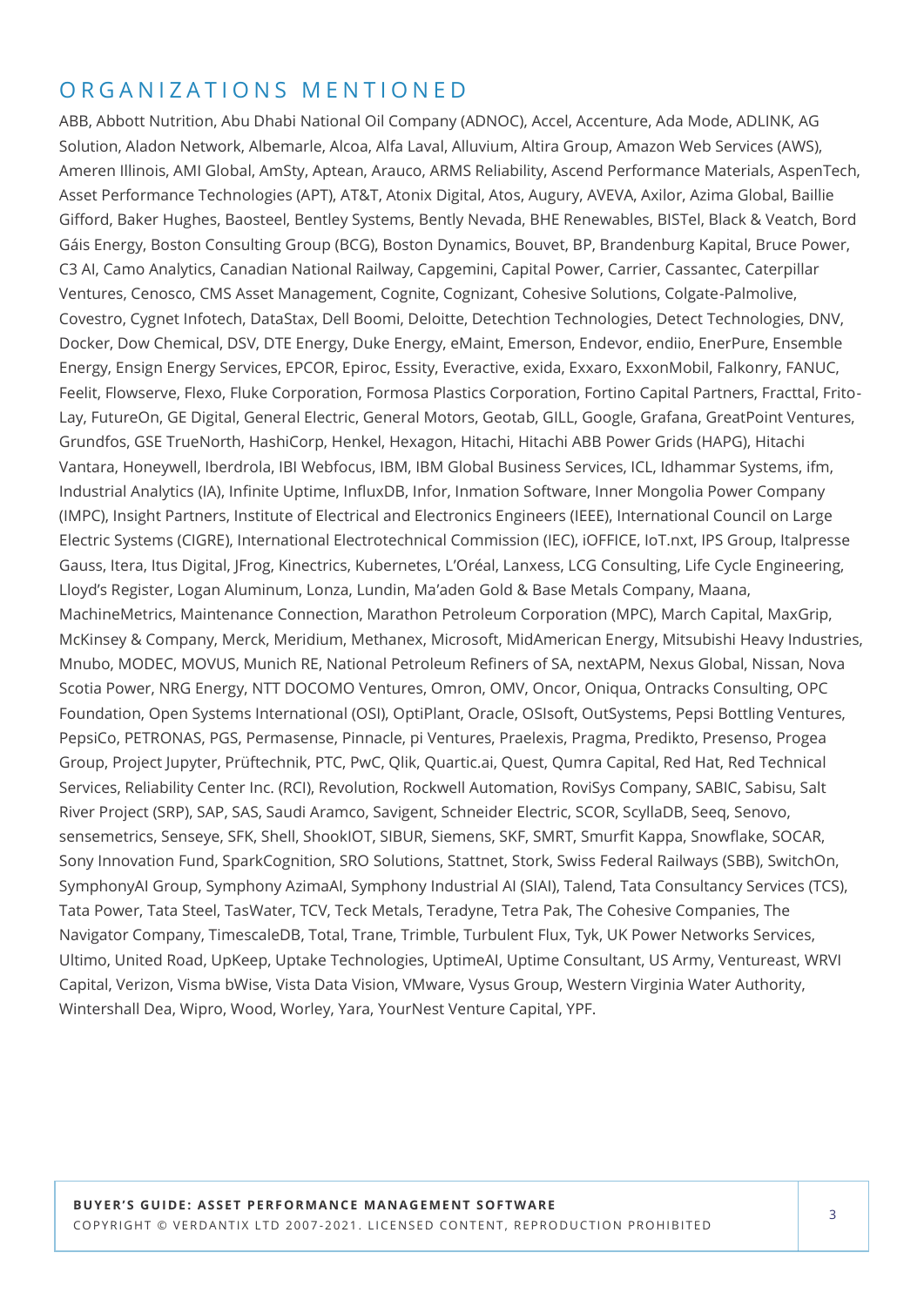# **Asset Performance Management Solutions Buyer's Guide 2021**

This report provides executives at industrial facilities responsible for selecting, implementing and managing software or services for performance and maintenance optimization with an up-to-date analysis of 27 prominent asset performance management (APM) solutions on the market. This report extends our analysis of solutions provided through the Verdantix benchmark of APM solutions published in June 2020 (see [Verdantix Green](https://research.verdantix.com/report/green-quadrant-asset-performance-management-solutions-2020)  [Quadrant: Asset Performance Management Solutions 2020\).](https://research.verdantix.com/report/green-quadrant-asset-performance-management-solutions-2020)

This report leverages data collected over the last three months from 18 APM solution providers via questionnaires and software demonstrations, namely from Augury, AVEVA, Bentley Systems, Bently Nevada (including ARMS Reliability), Cenosco, Cognite, Endevor, GE Digital, Hitachi-ABB Power Grids (HAPG), Honeywell, IBM, Itus Digital, Lloyd's Register, Pragma, Seeq, Senseye, Symphony Industrial AI (SIAI) and Uptake.

The study also uses insights into buyer requirements collected via our annual global survey with 259 executives in operations, maintenance, engineering and process safety roles (see Verdantix Global Corporate Survey 2020: [Operational Excellence Budgets, Priorities & Tech Preferences\).](https://research.verdantix.com/report/operational-excellence/global-corporate-survey-2020-operational-excellence-budgets-priorities-tech-preferences) Buyers should use this guide to support their search for APM software applications and services that fit their requirements. Buyers should also leverage other Verdantix reports to support them in developing a more complete digital asset performance and maintenance strategy as well as software implementation plan (for example, see Verdantix Best Practices For Digitizing [Industrial Asset Management\).](https://research.verdantix.com/report/best-practices-for-digitizing-industrial-asset-management)

### **The Market For APM Solutions Is Booming**

The APM solutions market has exhibited resiliency to the COVID-19 pandemic, with operations and maintenance leaders turning to digital solutions to help optimize asset performance and intervention strategies to counteract demand shocks and supply chain disruptions. The APM solutions market is currently sized at \$2.7 billion and has a promising forecast – it is expected to grow by 12% year over year to \$4.4 billion in 2025 (see Verdantix Market [Size And Forecast: Asset Performance Management Solutions 2019](https://research.verdantix.com/report/market-size-and-forecast-asset-performance-management-solutions-2019-2025)-2025). Verdantix analysis attributes this growth to:

### • **Intensifying efforts to reduce asset-related OPEX and CAPEX.**

APM solution uptake is primarily triggered by cost-cutting programmes, aiming to reduce operations and maintenance costs through predictive maintenance capabilities as well as optimize CAPEX for asset replacement based on analysis of an asset's remaining useful life (RUL). A US-based pharmaceuticals firm was replacing a seal on a bead mill every eight batches to avoid costly production losses. By employing Aspen Mtell APM software by AspenTech, the firm was able to detect seal failure with a two-day lead time, reducing the frequency of seal replacements to only when needed (approximately three times less frequently). The pharma firm was able to reduce lifecycle maintenance costs by 60%, increase production capacity and save \$10 million in CAPEX.

### • **Minimizing unplanned downtime and increasing operations reliability.**

APM solutions are playing a key role in ensuring reliable operations and minimizing outages, which have substantial financial, legal and safety implications in critical industries such as utilities. Inner Mongolia Power Company (IMPC), one of China's power utilities serving 14 million customers, was using a timebased maintenance plan: conducting minor maintenance every three years and major maintenance every five years. By using HAPG's APM solution on its transformers and high-voltage circuit breakers, IMPC moved from schedule-based maintenance to condition-based maintenance, witnessing enhanced safety, reliability and quality of its operations.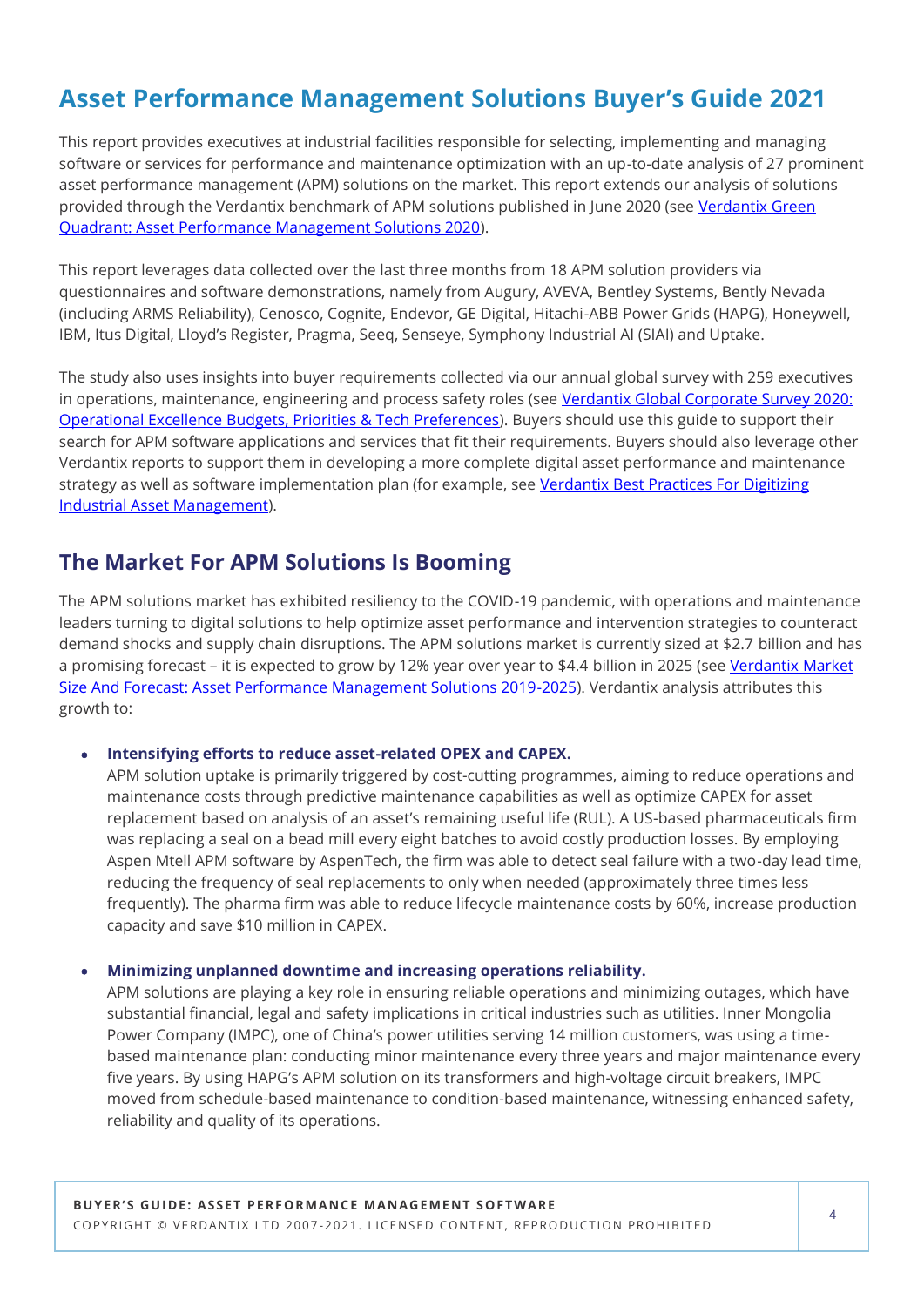### • **Maturing of IT/OT infrastructure across key markets.**

Consolidation of information technology (IT) and operational technology (OT) is a prerequisite for most digital technology solutions, and APM is no exception. Successful APM software deployments require a maintenance scheduling and execution system as well as an asset information management infrastructure. The increasing maturity of organizations on asset management technologies creates a digital ecosystem that will contribute to the growth in APM spending. More than 40% of the 259 executives interviewed in the 2020 Verdantix Global Corporate Survey mentioned using enterprise asset management (EAM) software widely or at multiple facilities, compared to 15% for APM software. As the market matures, we expect APM software implementations to reach similar levels to current EAM software over the next five to ten years.

### • **Coronavirus-induced digital acceleration.**

The COVID-19 pandemic and the associated lockdowns and travel restrictions are having a profound impact on industrial firms, which must rapidly adopt digital technologies and morph their operations models to allow for business continuity. Digitally enabled automation and remote operations are now a high priority across all industries. This trend has established fertile ground for APM solution implementation, as it has created an inherent demand for upgrading legacy infrastructure and encouraged a mindset change across all levels of an organization, from technicians and engineers to directors and executives. In the 2020 Verdantix Global Corporate Survey, 80% of the respondents stated that they are going to invest in digitizing operational excellence initiatives in their organizations over the next two years.

### **Four Core Functionalities Underpin APM Solutions**

Demand for APM solutions is on the rise as industrial organizations are seeking to increase profit margins while improving the reliability and safety of their operations. APM solution requirements can vary by user group (see **Figure 1**). Typically, APM software applications and associated services are used to:

### • **Collect and centralize asset health data.**

APM solution providers are following different strategies for asset health monitoring, which includes functionality for the effective collection, consolidation, analysis and action on instrument data. Augury, Amazon Web Services (AWS) and Symphony Industrial AI deploy proprietary sensing capabilities to directly collect vibration, magnetic and temperature data for critical rotating industrial and manufacturing equipment. Bently Nevada, Seeq and Senseye are decoupling their analytics implementation from their data strategies by directly connecting to sensors to expedite implementation. Other providers such as AVEVA, Bentley Systems and GE Digital are following the traditional route of connecting to process historians and enterprise systems to enable scalability and a holistic approach to asset health monitoring.

### • **Predict asset failures.**

The value proposition of asset failure prediction increases with the ability to predict failures as early as possible, but also with the ability to prescribe corrective actions once the failure is predicted. Large industrial automation providers such as AVEVA, Bentley Systems, Emerson, GE Digital, Honeywell and IBM use a combination of statistical methods, including artificial intelligence (AI)/machine learning (ML) and physics-based asset class-specific failure mode libraries, to predict when an asset will fail but also to understand why and offer recommendations and corrective actions. Over the last decade, the market has also seen the launch of a flurry of smaller (less than 200 employees) predictive maintenance software providers, such as Ada Mode, Predikto, Presenso, Seeq and Senseye, which primarily use statistical and ML-driven methods to predict asset failure (see Verdantix Smart Innovators: Maintenance Analytics For [Heavy Asset Industries\)](https://research.verdantix.com/report/smart-innovators-maintenance-analytics-for-heavy-asset-industries).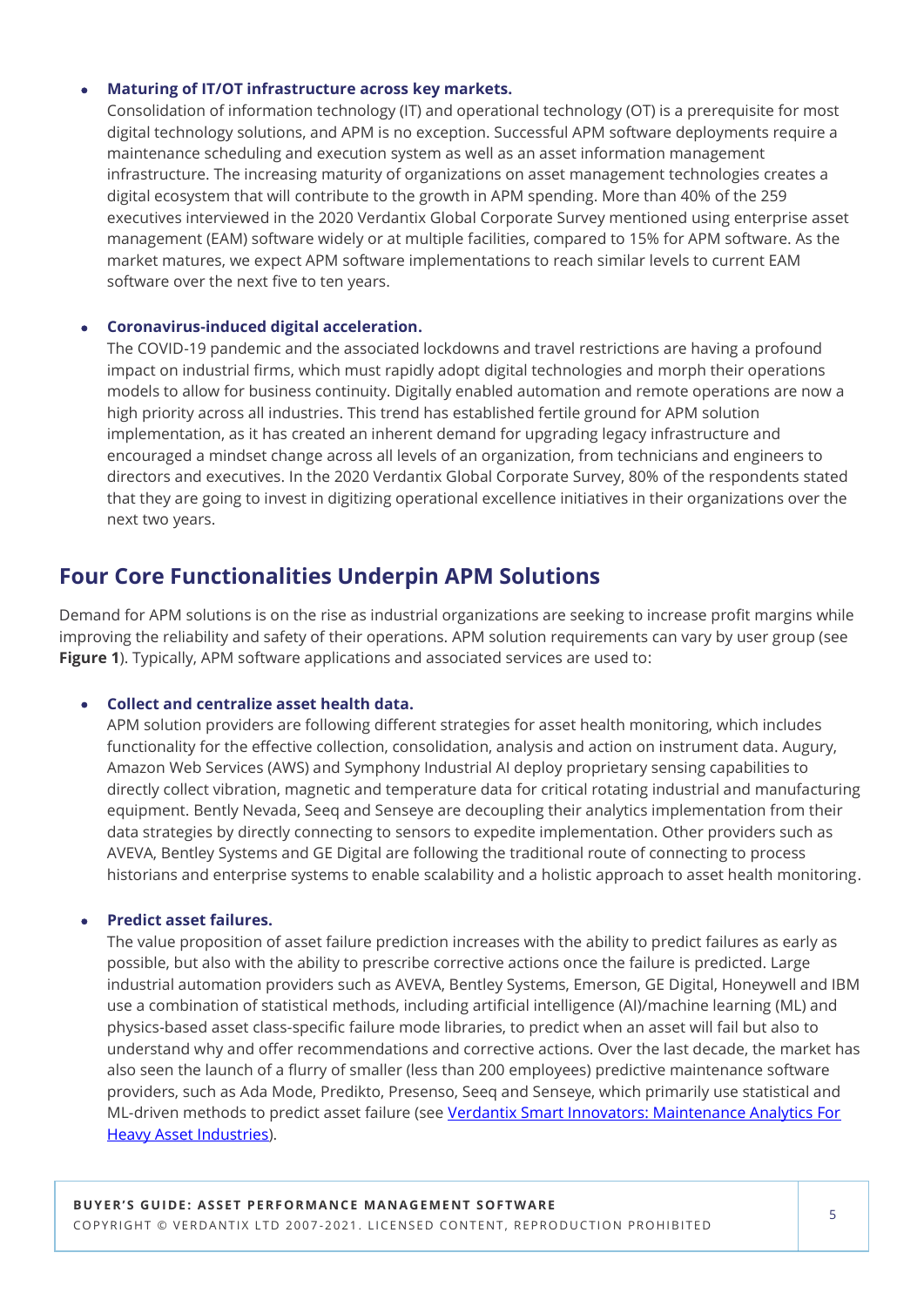### **Common User Groups And Functionality Requirements Of APM Solutions**

| <b>User Groups</b>                     | <b>Common Solution Requirements</b>                                                                                                                                                                                                                                                                                                             | <b>Example Deployments</b>                                                                                                                                                                                                                                                                                                                                                                                                                                                                                                                                                                                                           |
|----------------------------------------|-------------------------------------------------------------------------------------------------------------------------------------------------------------------------------------------------------------------------------------------------------------------------------------------------------------------------------------------------|--------------------------------------------------------------------------------------------------------------------------------------------------------------------------------------------------------------------------------------------------------------------------------------------------------------------------------------------------------------------------------------------------------------------------------------------------------------------------------------------------------------------------------------------------------------------------------------------------------------------------------------|
| Maintenance<br><b>Supervisors</b>      | • Asset health monitoring and failure prediction<br>functionality<br>• Asset maintenance strategy optimizer, including<br>maintenance planning and risk-based inspections<br>• Integrations with CMMS, EAM and FSM software to<br>execute maintenance plan                                                                                      | • Bord Gáis Energy adopted GE Digital's APM (Advanced<br>Controls and Predix) platform featuring 141 sensors<br>throughout the plant for condition monitoring, resulting<br>in savings of \$1.5m of forced outage costs in the first<br>year and an additional \$1.4m in O&M cost avoidance<br>• Salt River Project (SRP) provides water and power to<br>central Arizona and used DNV's APM solution<br>(Cascade) to manage maintenance work orders and to<br>build its operations budgets with the forecasting tool,<br>ultimately saving tens of work orders in a month and<br>gaining more efficient resource planning capability |
|                                        |                                                                                                                                                                                                                                                                                                                                                 |                                                                                                                                                                                                                                                                                                                                                                                                                                                                                                                                                                                                                                      |
| <b>Reliability</b><br><b>Engineers</b> | • Asset health monitoring and failure prediction<br>functionality<br>• Failure mode, probability of failure and RUL<br>Root-cause analysis and FMEA<br>• Reliability-centred and prescriptive maintenance                                                                                                                                       | • EPCOR, a Canadian power distribution supplier, used<br>Bentley System's AssetWise to assign asset health<br>indices and identify at-risk assets through real-time<br>data. Being able to define a precise likelihood of failure,<br>EPCOR optimized asset budgeting and reduced<br>defective equipment outages by 43% within 2 years<br>Swiss Federal Railways (SBB) powered an RCM                                                                                                                                                                                                                                                |
|                                        | Reliability, availability, maintainability and safety<br>(RAMS) analysis                                                                                                                                                                                                                                                                        | approach with SAP's Intelligent Asset Management, and<br>was able to auto-generate maintenance work orders,<br>achieve higher customer satisfaction, and transcend<br>costly 'run-to-failure' strategies                                                                                                                                                                                                                                                                                                                                                                                                                             |
|                                        |                                                                                                                                                                                                                                                                                                                                                 |                                                                                                                                                                                                                                                                                                                                                                                                                                                                                                                                                                                                                                      |
| Operation<br><b>Heads</b>              | • Asset performance strategy optimizer, including overall<br>equipment effectiveness, production optimization and<br>what-if simulations (e.g., plant overfiring analysis)<br>Business intelligence and analytics<br>• Dashboards and visualizations, including GIS<br>integration, interactive P&ID, PFD and 3D asset/plant                    | • Abu Dhabi National Oil Company (ADNOC) used<br>AVEVA's solutions, including Predictive Asset Analytics,<br>to create a real-time data visualization centre. ADNOC<br>was able to save over \$60m through optimizing<br>operations by monitoring over 10 million tags across<br>over 120 dashboards and by integrating with ERP as<br>well as business and IT applications                                                                                                                                                                                                                                                          |
|                                        | models<br>• Integrations with EAM and ERP software                                                                                                                                                                                                                                                                                              | • Itus Digital offers OEMs purpose-built APM and asset-<br>level digital twin models to enhance design, operation<br>and performance of the OEM's equipment through a<br>centralized diagnostic and customer support portal                                                                                                                                                                                                                                                                                                                                                                                                          |
|                                        |                                                                                                                                                                                                                                                                                                                                                 |                                                                                                                                                                                                                                                                                                                                                                                                                                                                                                                                                                                                                                      |
| Data Analysts/<br><b>Scientists</b>    | • Open platforms that can integrate with satellite<br>enterprise systems<br>• Configurable APM software that allows creating use-<br>case-specific workflows<br>• Integrations with time-series data bases and historians,<br>data management and IIoT platforms, cloud data<br>services, and asset lifecycle information management<br>systems | • Senseye offers the PdM Enterprise platform, which,<br>through its open architecture, enables clients to<br>leverage their own IT teams and in-house developed<br>expertise to tailor the maintenance solutions<br>• Covestro used Seeq's self-service analytics in its<br>polymer-producing plants to optimize extrusion process<br>performance, develop specific workflows to benchmark<br>process parameters with past product runs and develop<br>custom recommendation analytics by configuring them<br>in Python script                                                                                                       |
|                                        |                                                                                                                                                                                                                                                                                                                                                 |                                                                                                                                                                                                                                                                                                                                                                                                                                                                                                                                                                                                                                      |

Note: this list is not exhaustive Source: Verdantix research and analysis

### • **Optimize asset maintenance planning.**

While maintenance optimization is typically done in EAM systems, APM solutions can significantly complement them, with functionality and tools to optimize which maintenance tasks are performed and in what order to maximize asset reliability and minimize cost and risk. APM solutions can also enhance maintenance planning for longer term maintenance strategies, such as those running for over a year. Salt River Project (SRP), Arizona's electric and water utility implemented DNV's Cascade utility asset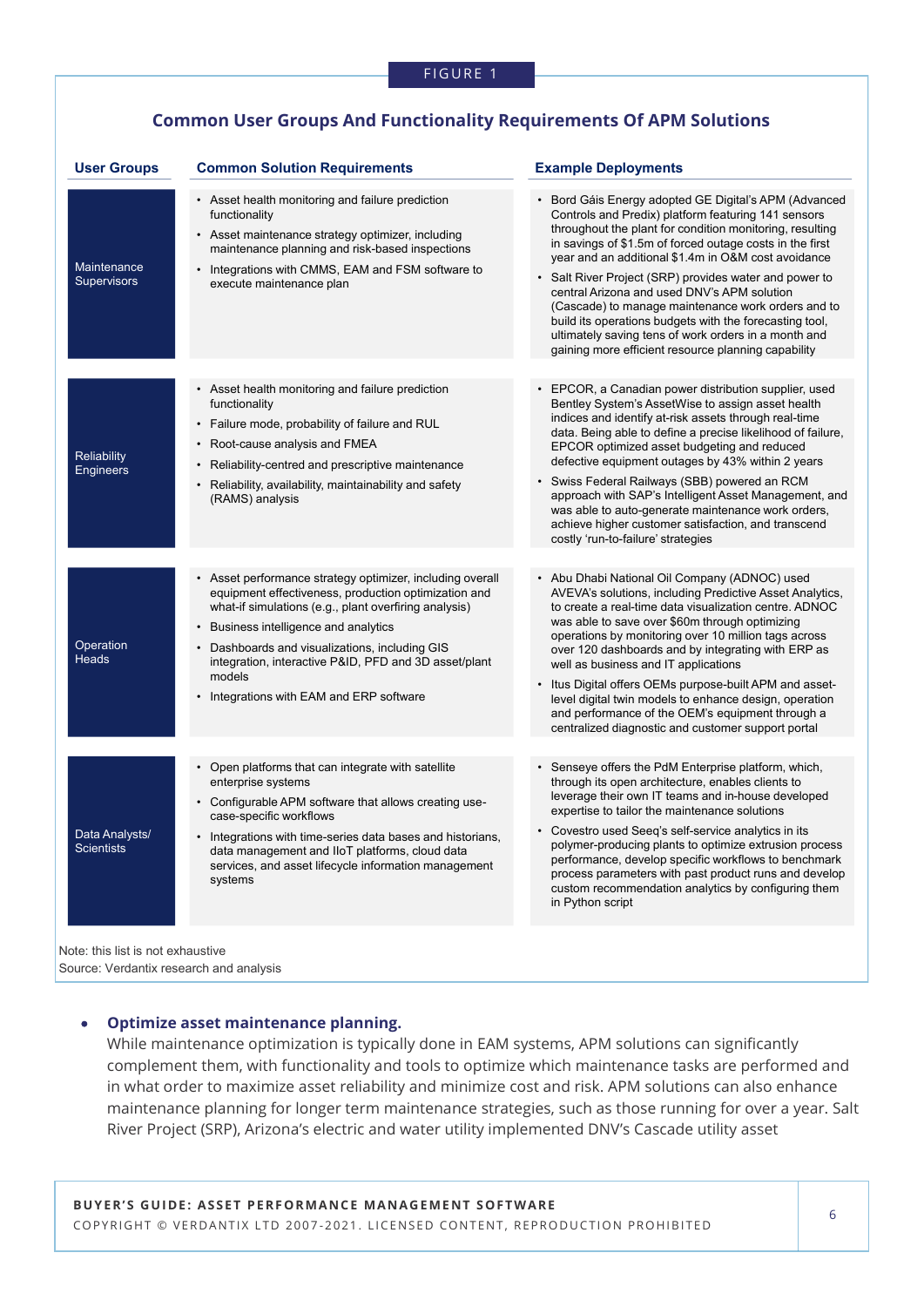management software to streamline its maintenance work orders and keep track of corrective maintenance undertaken at all of its substations, saving the firm tens of work orders each month, contributing to more efficient resource planning and providing the ability to input critical field data directly into the system.

### • **Enhance asset performance strategies.**

APM solutions can also enhance performance optimization strategies by analysing overall equipment effectiveness (OEE) and running what-if simulations to optimize production capacity without damaging the assets or increasing OPEX. Baosteel, one of the world's biggest steel manufacturer, analysed 6,000 welding sessions with a combination of AI and predictive modelling using Honeywell Forge enterprise performance management software to actively monitor the health and efficiency of its welding machines, evaluate and maintain weld quality, and predict how to set welding machines for their next operation. Baosteel cut labour costs by \$450,000 per year as well as increased operator accuracy by 96.4% and reduced stoppages by 90%.

# **Solution Providers Offer Products With Similar Capabilities But Have Varying Levels Of Industry Expertise**

Functionality for APM solutions consists of four primary capabilities: collecting and centralizing asset health data, predicting asset failures, optimizing asset maintenance plans and enhancing asset performance strategies. Currently, the APM solutions market is fragmented, populated by providers who:

### • **Come from five distinct backgrounds.**

There are multiple providers in the market offering APM solutions, but with different market positioning and approaches (see **Figure 2**). The five core categories of providers existing in the APM solutions market, segmented based on their primary focus, are: (i) large industrial automation technology providers such as AVEVA, GE Digital and Emerson that leverage their wealth in digitization and automation expertise; (ii) EAM software suppliers such as Endevor, iOFFICE and Pragma, innovating from solely time/usage-based maintenance to predictive maintenance strategies and beyond; (iii) APM and predictive maintenance specialists that typically rely on AI/ML-based predictive approaches; (iv) sensor and instrumentation manufacturers that extend engineering and process control expertise to optimize asset performance; and (v) system integrators and digital service providers that have experience in asset management digitization projects.

### • **Focus on specific industries and asset classes.**

Industry and asset class expertise is critical for APM, as technical expertise and asset libraries with industry-specific failure modes and protections as well as maintenance strategies are required to enable more accurate asset failure prediction and more effective asset maintenance and performance strategies (see **Figure 3**).

### • **Cater mostly to digitally mature geographies.**

Due to the technology stack required to deliver a successful APM software implementation project, the digitally mature North American and European regions are seeing most APM action (see **Figure 4**). Thirteen out of the 27 APM solution providers analysed acquire over half of their revenue from North America or Europe. Interestingly, due to its oil and gas focus, Honeywell gains more than 20% of its revenue from the Middle East, while Pragma has found commercial success with APM projects in Africa.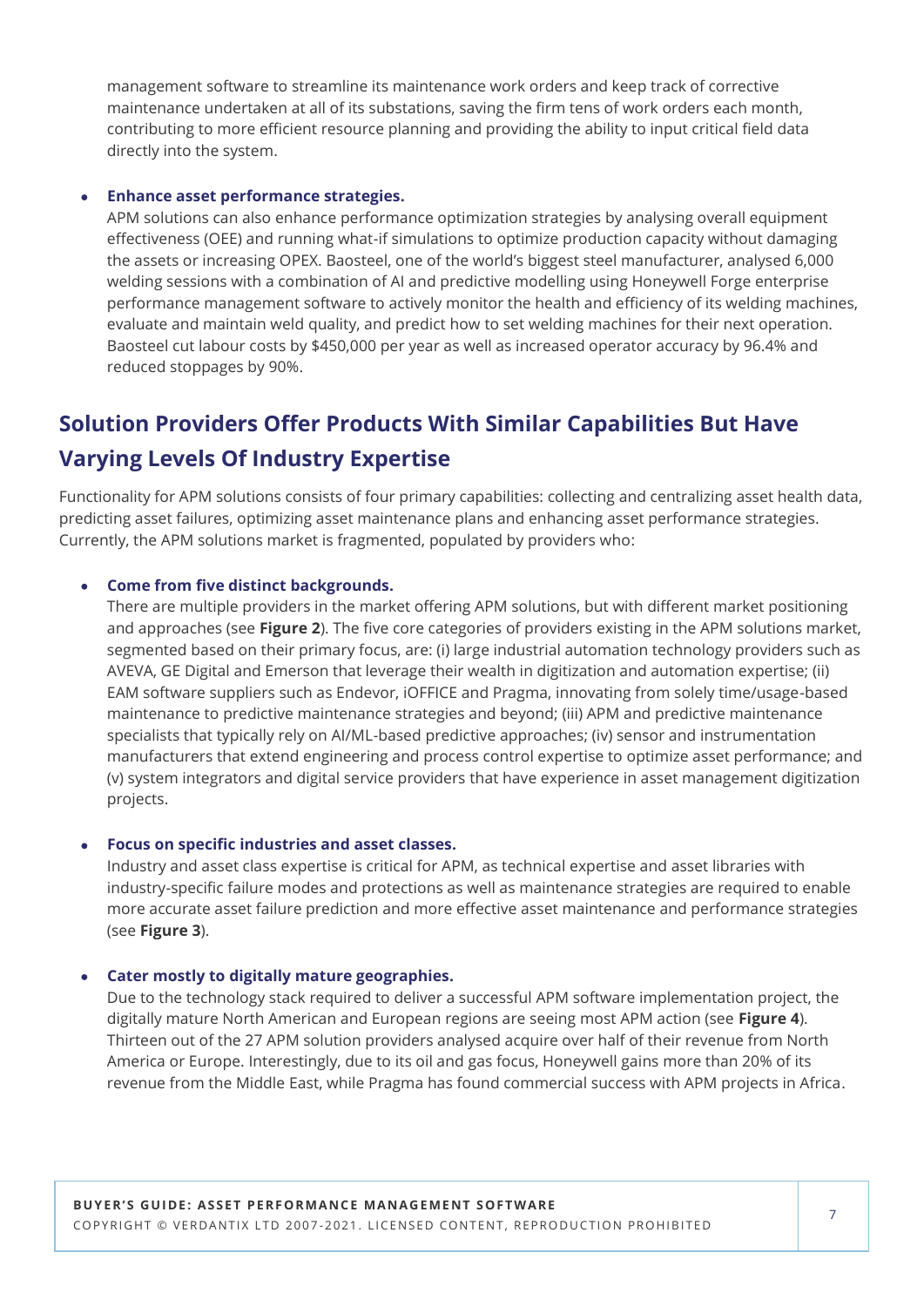#### FIGURE 2

### **APM Vendor Landscape: Example Solution Providers Based On Background**



#### **Industrial Automation Technology Providers**

AspenTech, AVEVA, Bentley Systems, DNV, Emerson, GE Digital, Hexagon, Hitachi ABB Power Grids, Siemens

#### **Enterprise Asset Management Software Suppliers**

ABB, Aptean, Fracttal, IBM, Infor, IPS Group, Oracle, Pragma, SAP, Ultimo, Upkeep

#### **APM and Predictive Maintenance Specialists**

Ada Mode, Augury, BISTel, C3 AI, Detechtion Technologies, Itus Digital, Seeq, Senseye, SparkCognition, Symphony Industrial AI

#### **Sensor and Instrumentation Manufacturers**

Alfa Laval, AWS, Bently Nevada, Flowserve, Fluke Corporation, Grundfos, Honeywell, Rockwell Automation

#### **Digitally Enabled Service Providers**

Baker Hughes, Lloyd's Register, Nexus Global, Pinnacle

### • **Provide both on-premises and cloud deployment options.**

In the 2020 Verdantix Global Corporate Survey, cloud availability was a more important evaluation criterion than on-premises availability for asset management software applications. Most APM software providers do offer cloud (both hosted single instance and multi-tenant) and on-premises options. From the available deployment data and corporate survey, it becomes clear that cloud-based deployments are increasing, but the dominant delivery method for APM continues to be on-premises systems. We do expect the scale to shift towards the cloud over the next five to ten years, but demand for some onpremises solutions will remain.

#### • **Deliver most projects via in-house implementations.**

Providers offer both in-house and external support for APM implementations, depending on customer needs. Most APM software suppliers are currently implementing the majority of projects themselves, which aligns with the 2020 Verdantix Global Corporate Survey on brand perception of the types of providers delivering asset management digitization projects. Asset management software providers had the highest preference, followed by EPC consultancies, professional services firms and IT services firms. Certain APM players have shown an increased interest in services, with GE Digital introducing three new managed services for the power generation industry in June 2021, and Bentley Systems launching in July 2020 The Cohesive Companies subsidiary to act as its digital integrator.

### • **Converge on a tiered pricing model.**

Pricing models typically depend on the features, scale and usage of the APM solution by the customer, resulting in prices scaling up either with the number of modules purchased, active users, assets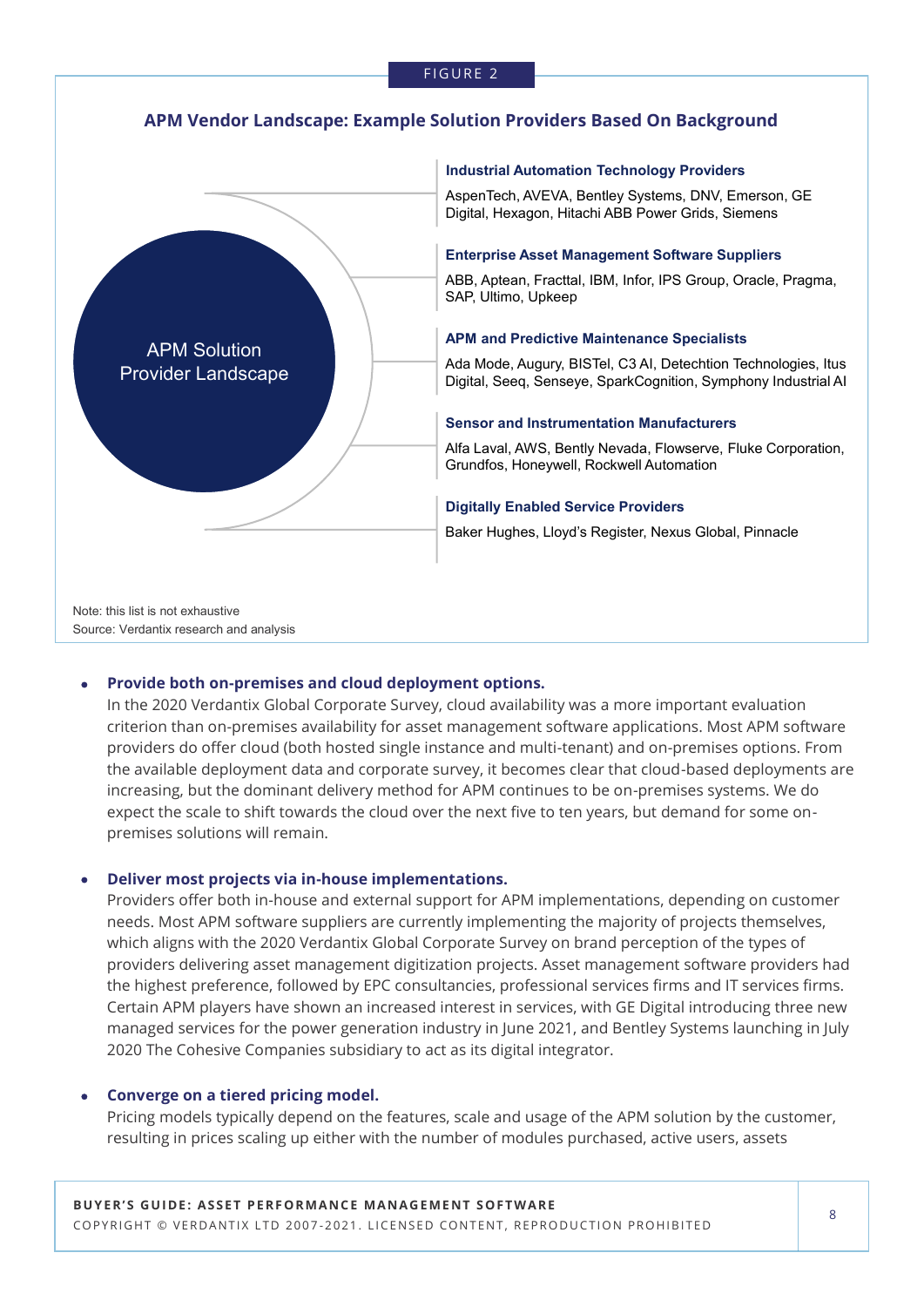### **Product, Industry Focus And Capabilities Of Representative APM Solution Providers**

| Vendor                            | <b>Products</b>                                                                                    | Industry Focus <sup>1,2</sup>                                                     | <b>Asset Health</b><br><b>Monitoring</b> | <b>Asset</b><br><b>Failure</b><br><b>Prediction</b> | <b>Maintenance</b><br>Optimization | <b>Performance</b><br><b>Optimization</b> |
|-----------------------------------|----------------------------------------------------------------------------------------------------|-----------------------------------------------------------------------------------|------------------------------------------|-----------------------------------------------------|------------------------------------|-------------------------------------------|
| ABB                               | <b>ABB Ability APM</b>                                                                             | Power generation; Power T&D Mining<br>and metals; O&G                             | ✓                                        | ✓                                                   | ✓                                  | $(\sqrt{2})$                              |
| AspenTech                         | Aspen Mtell, Aspen ProMV, Aspen<br>Event Analytics, Aspen Fidelis,<br>Aspen APM Insights           | O&G, chemicals                                                                    | ✓                                        | √                                                   | ✓                                  | √                                         |
| Augury                            | <b>Machine Health</b>                                                                              | F&B and FMCG; Industrial<br>manufacturing; Life sciences                          | $\checkmark$                             | ✓                                                   | ✓                                  | $(\sqrt{2})$                              |
| AVEVA                             | AVEVA Asset Strategy Optimization,<br><b>AVEVA Predictive Analytics; AVEVA</b><br>Insight; others  | Power generation; Power T&D O&G<br>F&B and FMCG; Chemicals; Mining<br>and metals  | ✓                                        | √                                                   | ✓                                  | √                                         |
| Bentley<br>Systems                | AssetWise; PlantSight                                                                              | Transport; O&G Power T&D Power<br>generation                                      | ✓                                        | ✓                                                   | ✓                                  | ✓                                         |
| Bently<br>Nevada                  | Bently Nevada System 1; ARMS<br><b>Reliability OnePM</b>                                           | O&G Power generation; Industrial<br>manufacturing                                 | ✓                                        | √                                                   | √                                  | ✓                                         |
| Cenosco                           | IMS (Integrity Management System)                                                                  | O&G                                                                               | ✓                                        | √                                                   | ✓                                  |                                           |
| Cognite                           | Cognite InField; Cognite Data<br>Fusion; Cognite Maintain; Cognite<br>Remote                       | O&G Manufacturing; Power<br>generation; Power T&D                                 | $(\checkmark)$                           | $(\checkmark)$                                      | ✓                                  | √                                         |
| Detechtion<br>Technologies        | Enalysis; Enbase                                                                                   | O&G                                                                               | ✓                                        | ✓                                                   |                                    |                                           |
| <b>DNV</b>                        | Cascade                                                                                            | Marine; O&G Power generation;<br>Power T&D                                        | √                                        | √                                                   | √                                  | ✓                                         |
| Endevor                           | <b>ENGAGE: Asset Optimization</b>                                                                  | Power generation                                                                  | ✓                                        | $(\checkmark)$                                      | ✓                                  | $(\checkmark)$                            |
| <b>GE Digital</b>                 | <b>GE Digital's Asset Performance</b><br><b>Management Suite</b>                                   | Power generation; O&G Chemicals                                                   | √                                        | √                                                   | √                                  | √                                         |
| Hexagon                           | HxGN SFx   Asset Management                                                                        | Industrial manufacturing; Power<br>generation; Automotive; Aerospace              | ✓                                        | $(\sqrt{2})$                                        | $(\checkmark)$                     | ✓                                         |
| Hitachi ABB<br><b>Power Grids</b> | Lumada APM and Equipment<br>Reliability                                                            | Power T&D Power generation                                                        | √                                        | √                                                   | √                                  | ✓                                         |
| Honeywell                         | Honeywell Forge APM for Industrial                                                                 | O&G Mining and metals; Chemicals                                                  | ✓                                        | ✓                                                   | ✓                                  | ✓                                         |
| IBM                               | Maximo Application Suite                                                                           | Industrial manufacturing; Power T&D<br>O&G Mining and metals; Power<br>generation | ✓                                        | √                                                   | ✓                                  | ✓                                         |
| <b>IPS Group</b>                  | IPS-SYSTEMS Asset Performance<br>Management                                                        | Power T&D Power generation                                                        | ✓                                        | ✓                                                   | ✓                                  |                                           |
| Itus Digital                      | Itus Digital                                                                                       | O&G Industrial manufacturing; Life<br>Sciences; Mining and metals                 | √                                        | √                                                   | √                                  | $(\checkmark)$                            |
| Lloyd's<br>Register               | AllAssets                                                                                          | O&G Chemicals                                                                     | $(\sqrt{2})$                             | $(\sqrt{2})$                                        | ✓                                  |                                           |
| Pragma                            | On Key                                                                                             | F&B and FMCG; Mining and metals;<br>O&G Industrial manufacturing                  | ✓                                        | $(\checkmark)$                                      | √                                  | $(\checkmark)$                            |
| <b>SAP</b>                        | SAP Asset Strategy and<br>Performance Management; SAP<br><b>Predictive Maintenance and Service</b> | Power generation; Industrial<br>manufacturing;                                    | ✓                                        | ✓                                                   | ✓                                  |                                           |
| SAS                               | <b>SAS Asset Performance</b><br>Analytics                                                          | Industrial manufacturing; Automotive;<br>Aerospace; F&B and FMCG                  | ✓                                        | ✓                                                   | ✓                                  |                                           |
| Seeq                              | Seeq (inc. Cortex (formerly Server),<br>Workbench, Organizer, and Data<br>Lab)                     | O&G Chemicals; Pharmaceuticals                                                    | $\checkmark$                             | ✓                                                   | $(\checkmark)$                     | $(\checkmark)$                            |
| Senseye                           | Senseye PdM Complete; Senseye<br><b>PdM</b> Enterprise                                             | Automotive; F&B and FMCG; Mining<br>and metals                                    | √                                        | ✓                                                   | √                                  |                                           |
| <b>Siemens</b>                    | MindSphere; Siemens Asset<br>Performance Management; and<br>others                                 | O&G Power generation; Power T&D<br>Chemicals; Mining and metals                   | ✓                                        | √                                                   | ✓                                  | ✓                                         |
| Symphony<br>Industrial AI         | APM 360; Performance 360                                                                           | Chemicals; O&G Power generation;<br>Mining and metals; F&B                        | √                                        | √                                                   |                                    | ✓                                         |
| Uptake                            | Uptake (inc. Fusion, Compass,<br>Scout, Radar, and industry-specific<br>modules)                   | Transport; O&G Power generation;<br>Mining and metals; Power T&D                  | √                                        | ✓                                                   | ✓                                  | $(\sqrt{2})$                              |

Notes: <sup>1</sup>industries in which the vendor has about 10% or more of its customer base; <sup>2</sup>industry order is ranked based on customer share Source: vendor questionnaires; secondary research; Verdantix estimates; Verdantix analysis

BUYER'S GUIDE: ASSET PERFORMANCE MANAGEMENT SOFTWARE COPYRIGHT © VERDANTIX LTD 2007-2021. LICENSED CONTENT, REPRODUCTION PROHIBITED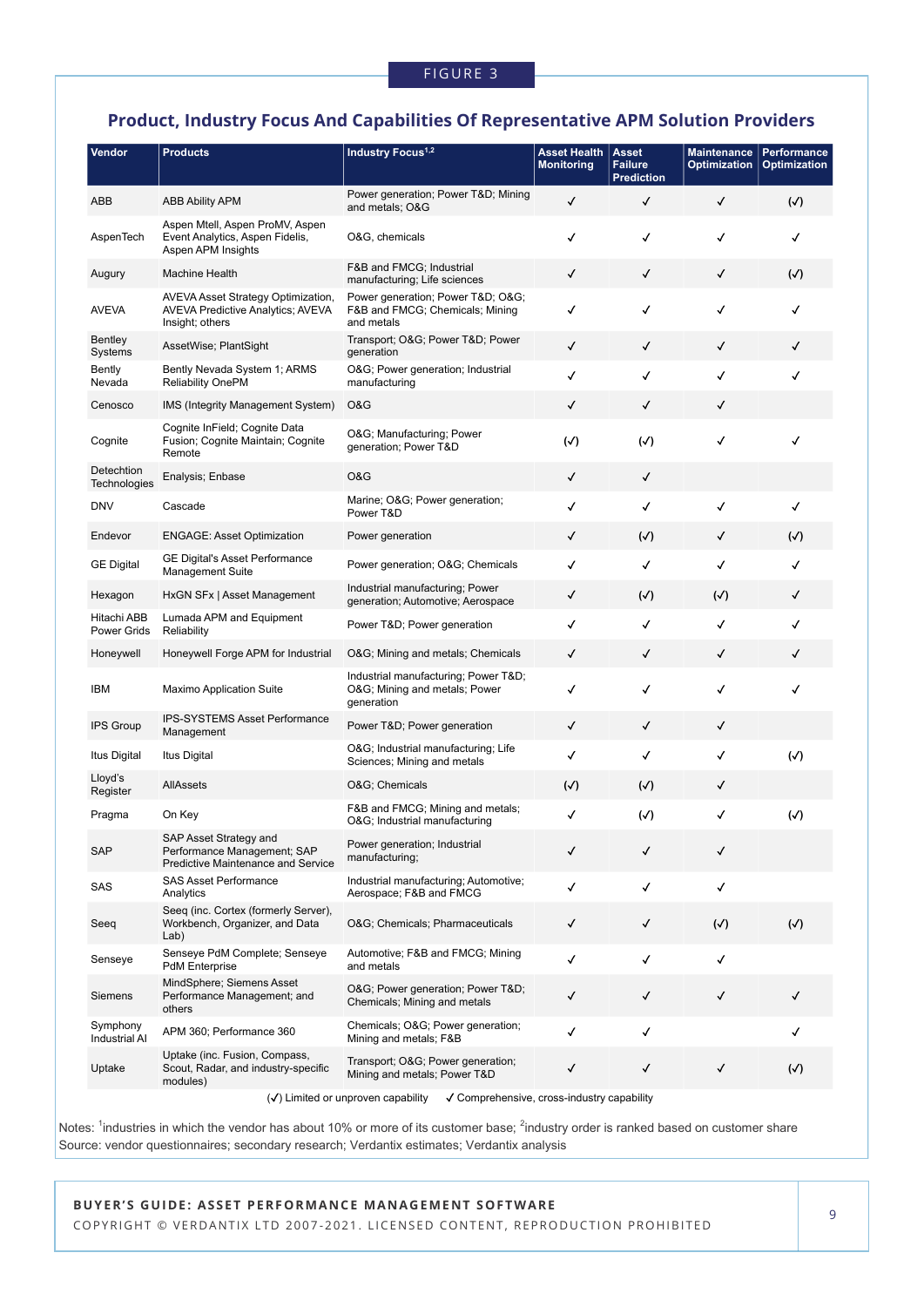### **APM Customers And Revenue By Region Of Representative APM Solution Providers**

| Vendor                     | <b>Number of</b><br><b>Customers</b> | <b>Number of</b><br><b>Users</b>                   | <b>North</b><br><b>America</b> | <b>Europe</b> | <b>APAC</b> | <b>Middle</b><br><b>East</b> | Latin<br><b>America</b> | <b>Africa</b> |
|----------------------------|--------------------------------------|----------------------------------------------------|--------------------------------|---------------|-------------|------------------------------|-------------------------|---------------|
| ABB                        | 50-100                               | 1,000-5,000                                        |                                |               |             |                              |                         |               |
| AspenTech                  | Not disclosed                        |                                                    |                                |               |             |                              |                         |               |
| <b>AVEVA</b>               | 200-500                              | 10,000-50,000                                      |                                |               |             |                              |                         |               |
| Augury                     | 200-500                              | 10,000-50,000                                      |                                |               |             |                              |                         |               |
| <b>Bentley Systems</b>     | 200-500                              | 10,000-50,000                                      |                                |               |             |                              |                         |               |
| <b>Bently Nevada</b>       | >500                                 | >50,000                                            |                                |               |             |                              |                         |               |
| Cenosco                    | 25-50                                | 5,000-9,999                                        |                                |               |             |                              |                         |               |
| Cognite                    | 50-100                               | 1,000-5,000                                        |                                |               |             |                              |                         |               |
| Detechtion<br>Technologies | $25$                                 | 1,000-5,000                                        |                                |               |             |                              |                         |               |
| <b>DNV</b>                 | 50-100                               | 1,000-5,000                                        |                                |               |             |                              |                         |               |
| Endevor                    | $25$                                 | 1,000                                              |                                |               |             |                              |                         |               |
| <b>GE Digital</b>          | 200-500                              | 10,000-50,000                                      |                                |               |             |                              |                         |               |
| Hexagon                    | 50-100                               | 1,000-5,000                                        |                                |               |             |                              |                         |               |
| Hitachi ABB<br>Power Grids | Not disclosed                        |                                                    |                                |               |             |                              |                         |               |
| Honeywell                  | 100-200                              | 1,000-5,000                                        |                                |               |             |                              |                         |               |
| <b>IBM</b>                 | 100-200                              | 5,000-10,000                                       |                                |               |             |                              |                         |               |
| IPS Group                  | $25$                                 | 1,000-5,000                                        |                                |               |             |                              |                         |               |
| Itus Digital               | $25$                                 | 1,000                                              |                                |               |             |                              |                         |               |
| Lloyd's Register           | 50-100                               | 1,000-5,000                                        |                                |               |             |                              |                         |               |
| Pragma                     | 200-500                              | >50,000                                            |                                |               |             |                              |                         |               |
| SAP                        | 100-200                              | 5,000-10,000                                       |                                |               |             |                              |                         |               |
| SAS                        | 25-50                                | 1,000-5,000                                        |                                |               |             |                              |                         |               |
| Seeq                       | 200-500                              | 10,000-50,000                                      |                                |               |             |                              |                         |               |
| Senseye                    | $25$                                 | 1,000-5,000                                        |                                |               |             |                              |                         |               |
| Siemens                    | 200-500                              | 10,000-50,000                                      |                                |               |             |                              |                         |               |
| Symphony<br>Industrial Al  | 100-200                              | 1,000-5,000                                        |                                |               |             |                              |                         |               |
| Uptake                     | 50-100                               | 1,000-5,000                                        |                                |               |             |                              |                         |               |
|                            |                                      | APM revenue split by customer base in each region: |                                |               |             |                              |                         |               |
| None                       | Less than 5%                         | 5% to 9%                                           | 10% to 19%                     | 20% to 49%    |             | 50% to 79%                   | 80% to 100%             |               |
|                            |                                      |                                                    |                                |               |             |                              |                         |               |

Source: vendor questionnaires; secondary research; Verdantix estimates; Verdantix analysis

monitored and sites monitored. This tiered approach, in combination with the offer of subscription licences, gives customers financial flexibility by reducing CAPEX, and enables APM providers to target customers across both the mid and the large enterprise market. We expect the preference for subscription models to increase in line with cloud deployments.

BUYER'S GUIDE: ASSET PERFORMANCE MANAGEMENT SOFTWARE COPYRIGHT © VERDANTIX LTD 2007-2021. LICENSED CONTENT, REPRODUCTION PROHIBITED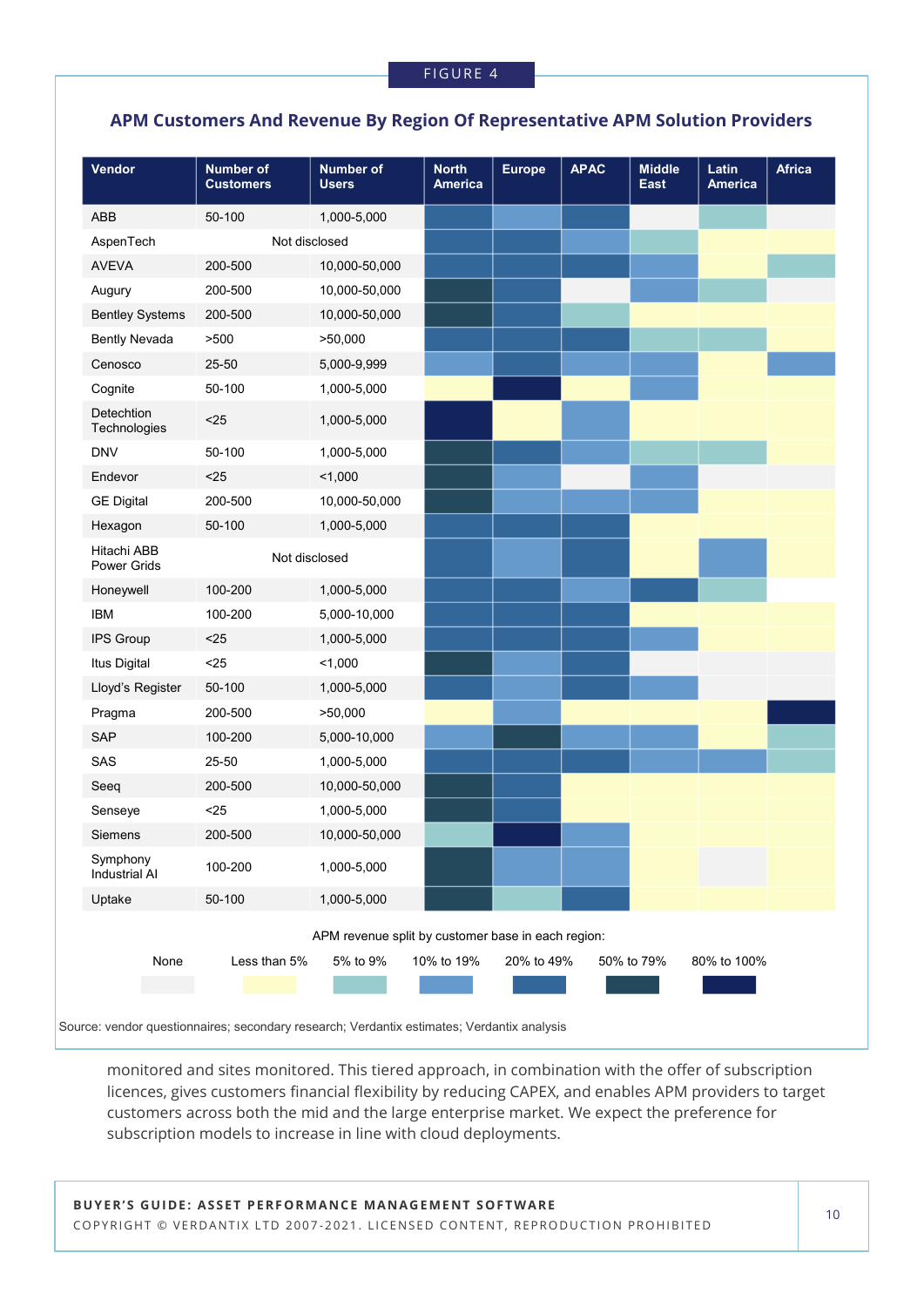# **APM Product Strategies Are Aimed At Ease Of Integration, Mobility And Digital Twins**

APM solution providers come from different backgrounds and focus on multiple industries, but all converge on solving similar asset maintenance and performance optimization issues for their customers. To gain a competitive edge, APM solution providers are aiming to further accelerate the time to value of their product, increase autonomy and offer a more comprehensive solution that can become the foundation of a firm's digital strategy. To achieve this, APM solution provider product strategies are focused on developing:

• **Open, extensible and customizable solutions that support in-house-developed analytics.**

APM products are gradually becoming 'enterprise' platforms, allowing customers to extend them and add in-house-developed solutions. Symphony Industrial AI's EurekaAI Industrial Platform allows customers to create custom analytics within a low-code environment. In November 2020, Senseye launched Senseye PdM Enterprise, which can host customer-developed analytics and data modules, while Seeq now enables customer or third-party access to the Seeq Python library to implement their own functions.

### • **'Plug-and-play' solutions that readily integrate with sensor and IoT infrastructure.**

By offering out-of-the-box connectors and interfaces, such as with sensors or with asset information libraries, EAM and asset investment planning (AIP) software, APM software providers can significantly expedite the implementation and scale the value of APM solutions. Sensor integrations have recently been in the spotlight. Since the beginning of 2021, the market witnessed multiple such investments: Alfa Laval investing in AMI Global, Bentley Systems acquiring sensemetrics and Vista Data Vision, Henkel investing in Feelit, Symphony Industrial AI acquiring Savigent, and Uptake investing in ShookIOT (see **Figure 5**). Aligned with this trend, Senseye launched Senseye Ready – a partner ecosystem of compatible products, primarily comprising sensor and IoT solution providers – aiming to expedite deployment and resolve compatibility issues.

### • **Holistic digital twin offerings that enhance plant operations.**

The digital twin technology market is convoluted, as the term is being used to describe different solutions (see [Verdantix Smart Innovators: Digital Twins For Industrial Facilities\)](https://research.verdantix.com/report/smart-innovators-digital-twins-for-industrial-facilities-2021). APM solution providers are at the forefront of digital twin strategies, offering or aiming to offer immersive visualizations and asset-specific digital twin models and libraries. Bentley Systems recently upgraded its iTwin platform for APM, providing enhanced visualization and analytics visibility through digital twin models. In April 2021, GE Digital announced it has added new features to its SmartSignal predictive maintenance software application, including improved visualization and analysis tools and the expansion of its digital twin analytics and content catalogue covering over 300 industrial equipment classes.

### • **Mobile applications for field workers.**

When asked about the significance of digital innovations for their firm's operational excellence initiatives, interviewees in the Verdantix Global Corporate Survey ranked mobile apps for inspection rounds, work orders and permits as the most popular among 10 innovations. While most APM specialists are still developing robust mobile functionality, most EAM software providers are already offering mobile apps to help execute work in the field (see [Verdantix Smart Innovators: Field Service Management Software\)](https://research.verdantix.com/report/smart-innovators-field-service-management-software). For example, HAPG's Lumada APM mobile app can be used for monitoring and assessing the condition and risk of failure for assets in the field, while directly integrating with the Lumada FSM app. Pragma offers multiple mobile apps for various use cases, from the condition assessment of assets and analytics to EHS incident logging and work order execution. Aligned with this trend, in February 2021, IBM launched Maximo Mobile, enabling field workers to access diagnostics and asset information on the go.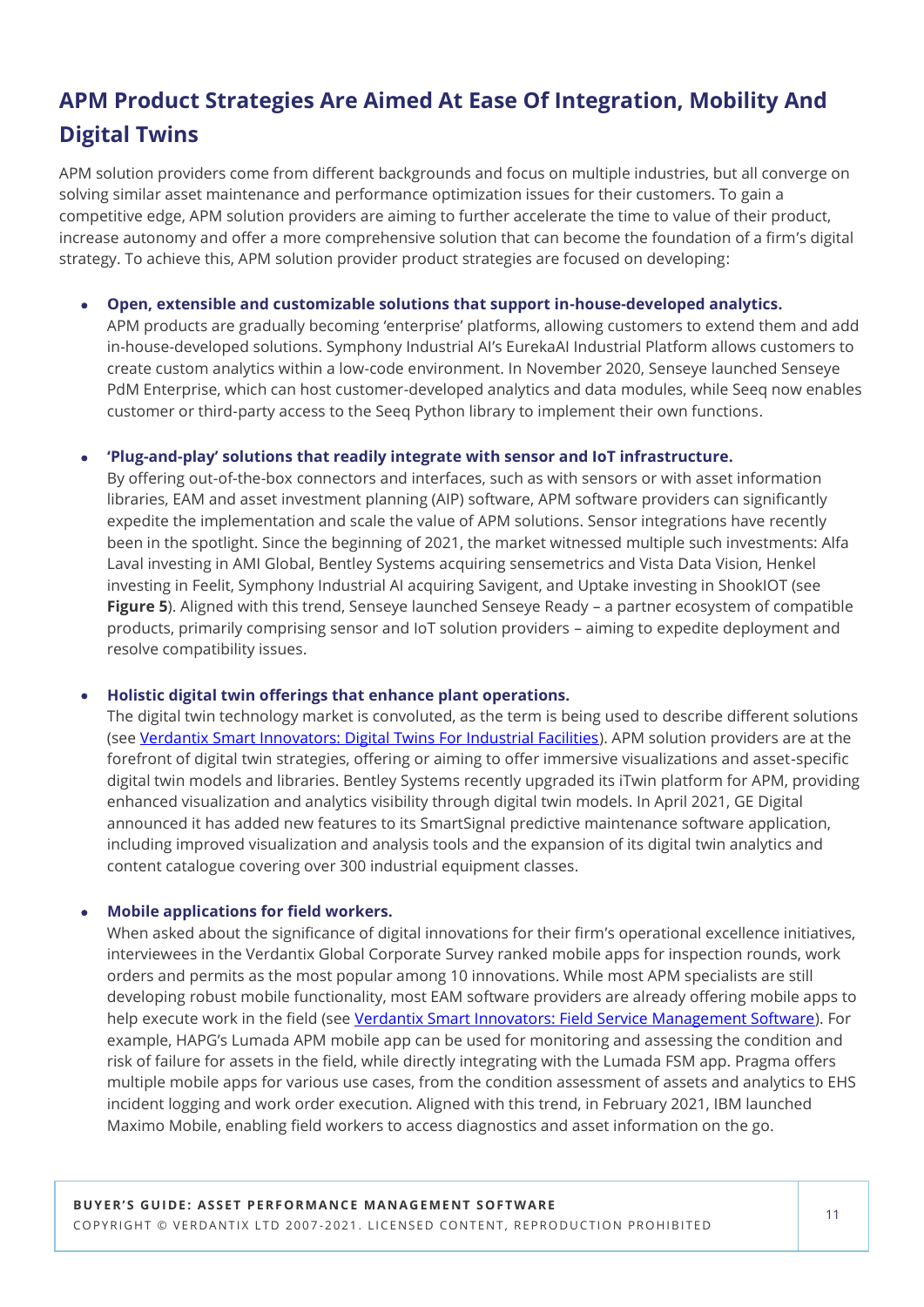### **APM Dealflow: Acquisitions, Investments and IPOs (March 2019 - December 2020)**

| 2019      | <b>Transaction Description</b> |                                                                                                                                  |
|-----------|--------------------------------|----------------------------------------------------------------------------------------------------------------------------------|
| March     | Acquisition                    | AVEVA acquires MaxGrip's APM software solutions                                                                                  |
| April     | Investment                     | Industrial Analytics IA raises \$1.8m in Seed funding from Senovo and Brandenburg Kapital (total funding amount to date: \$2.2m) |
| May       | Acquisition                    | SymphonyAI Group acquires machine condition monitoring and reliability solution provider Azima Global                            |
| June      | Acquisition                    | AspenTech acquires asset health monitoring software application supplier Mnubo                                                   |
| June      | Acquisition                    | AspenTech acquires asset performance monitoring and visualization software application supplier Sabisu                           |
| June      | Investment                     | SwitchOn raises \$1m in Seed funding from pi Ventures, Axilor and others (total funding amount to date: \$1m)                    |
| July      | Acquisition                    | IBM acquires open source enterprise technology supplier Red Hat for \$34 billion                                                 |
| July      | Acquisition                    | Fluke acquires asset reliability and predictive maintenance solution provider PRÜFTECHNIK                                        |
| September | Acquisition                    | GE Digital acquires APM commercial team and O&G customer accounts from Baker Hughes                                              |
| October   | Acquisition                    | Pragma acquires physical asset management consultancy CMS Asset Management                                                       |
| October   | Acquisition                    | ABB acquires asset failure prediction solution provider Cassantec                                                                |
| October   | Investment                     | SparkCognition receives \$100m in Series C funding led by March Capital (total funding amount to date: \$163.6m)                 |
| October   | Acquisition                    | SKF acquires industrial AI for machine performance firm Presenso                                                                 |
| November  | Investment                     | Quartic ai raises \$5m in Series A funding led by WRVI Capital (total funding amount to date: \$10m)                             |
| December  | Investment                     | Augury raises \$33m in Series C funding led by Insight Partners (total funding amount to date: \$59m)                            |

| 2020      |             | <b>Transaction Description</b>                                                                                                        |
|-----------|-------------|---------------------------------------------------------------------------------------------------------------------------------------|
| July      | Acquisition | Bentley Systems acquires systems integrator Cohesive Solutions and launches The Cohesive Companies subsidiary                         |
| July      | Investment  | Hitachi buys 80.1% of ABB's Power Grids business for \$6.85bn                                                                         |
| August    | Acquisition | AVEVA acquires industrial operational data management software and service provider OSIsoft for \$5bn                                 |
| August    | Investment  | Emerson invests in industrial data management software supplier inmation Software                                                     |
| August    | Acquisition | Emerson acquires industrial automation software supplier Open Systems International (OSI) for \$1.6bn                                 |
| September | <b>IPO</b>  | Bentley Systems launches initial public offering of 10,750,000 shares of its Class B common stock at a price of \$22.00 per share     |
| September | Investment  | Seeg raises \$53m in Series B funding from Altira Group and others (total funding amount to date: \$65.2m)                            |
| September | Investment  | Everactive raises \$35m in Series C funding led by Fluke (total funding amount to date: \$98.1m)                                      |
| October   | Acquisition | Emerson acquires IIoT and plant analytics software supplier Progea Group                                                              |
| October   | Investment  | Senseye raises \$3.5m in venture funding led by NTT DOCOMO Ventures and Sony Innovation Fund (total funding amount to<br>date: \$21m) |
| October   | Investment  | Augury raises \$55m in Series D funding led by Qumra Capital (total funding amount to date: \$114m)                                   |
| October   | Investment  | Cognite raises \$75m in Series A funding from Accel (total funding amount to date: \$75.2m)                                           |
| November  | Investment  | AspenTech acquires industrial analytics software provider Camo Analytics                                                              |
| November  | Acquisition | The Cohesive Companies acquires IBM Maximo implementer SRO Solutions                                                                  |
| December  | Investment  | Infinite Uptime raises \$5.2m in Series B funding led by VenturEast                                                                   |
| December  | Acquisition | Itus Digital acquires APM service provider nextAPM                                                                                    |
| December  | Investment  | Fortino Capital Partners acquired a majority shareholding of Cenosco                                                                  |
| December  | <b>IPO</b>  | C3 AI launches initial public offering of 15,500,000 shares of its Class A common stock at a price of \$42.00 per share               |

Notes: this list is not exhaustive Source: Verdantix research and analysis

BUYER'S GUIDE: ASSET PERFORMANCE MANAGEMENT SOFTWARE

COPYRIGHT © VERDANTIX LTD 2007-2021. LICENSED CONTENT, REPRODUCTION PROHIBITED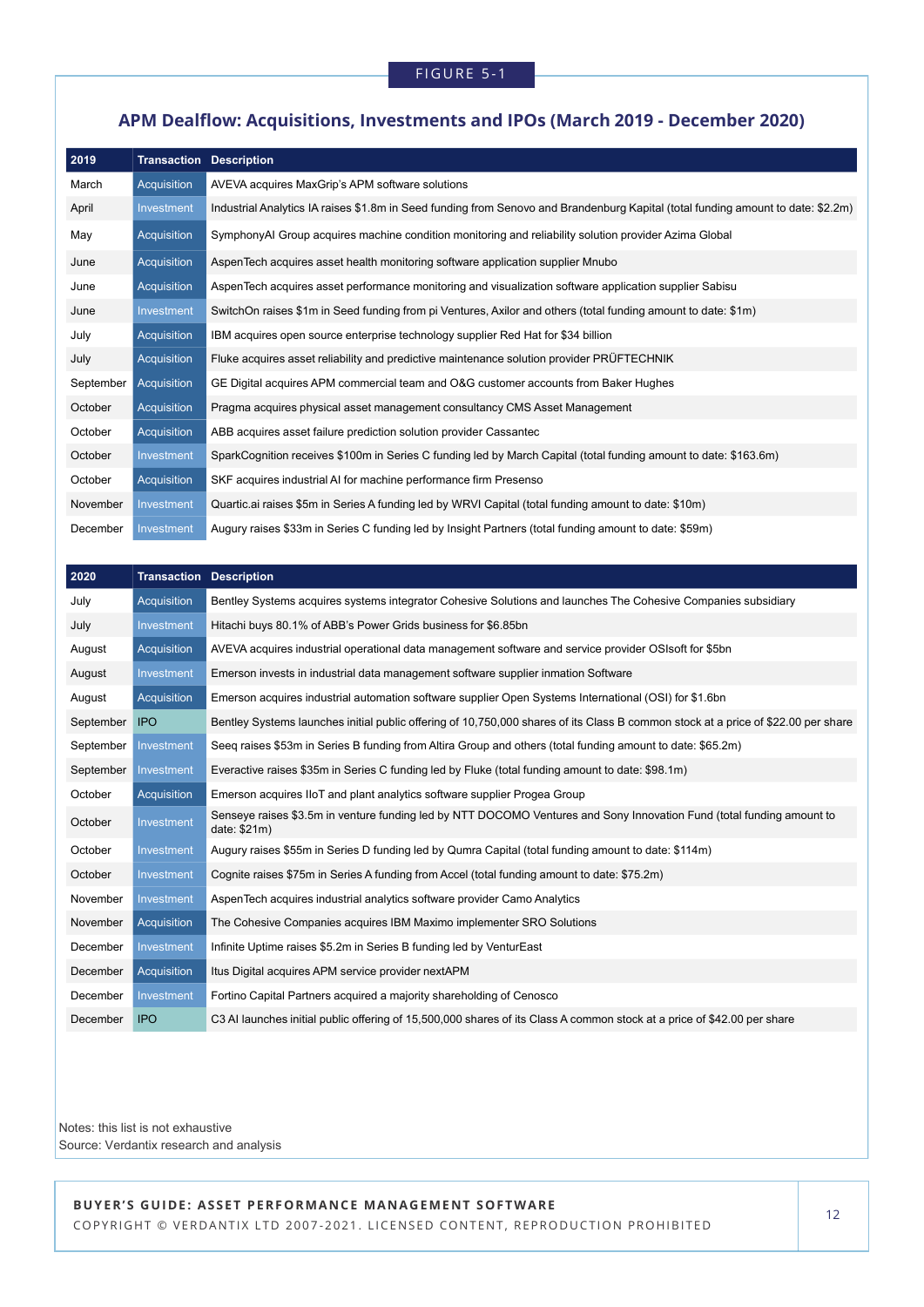### **APM Dealflow: Acquisitions, Investments and IPOs (January 2021 - July 2021)**

| 2021     | <b>Transaction Description</b> |                                                                                                                              |
|----------|--------------------------------|------------------------------------------------------------------------------------------------------------------------------|
| January  | <b>Divestment</b>              | Black & Veatch sells industrial data analytics and APM software supplier Atonix Digital to its management team               |
| January  | Investment                     | Alfa Laval invests in IoT and remote monitoring solution provider AMI Global                                                 |
| January  | Investment                     | Henkel invests in sensor technology for predictive maintenance start-up Feelit                                               |
| February | Acquisition                    | Uptake acquires industrial data management solution provider ShookIOT                                                        |
| February | Acquisition                    | Baker Hughes acquires APM solution provider ARMS Reliability                                                                 |
| February | Investment                     | UptimeAI raises \$1.5m in Seed funding led by YourNest Venture Capital                                                       |
| March    | Acquisition                    | Symphony Industrial AI acquires manufacturing-focused IIoT software supplier Savigent                                        |
| March    | Acquisition                    | The Cohesive Companies acquires IBM Maximo implementer Ontracks Consulting                                                   |
| April    | Investment                     | Seeq raises \$50m in Series C funding led by Insight Partners (total funding amount to date: \$115.2m)                       |
| April    | Acquisition                    | Bentley Systems acquires sensor data management solution provider sensemetrics                                               |
| April    | Acquisition                    | Bentley Systems acquires condition-monitoring software supplier Vista Data Vision                                            |
| May      | Investment                     | Cognite raises \$150m in Series B funding from TCV (total funding amount to date: \$225.2m)                                  |
| May      | Acquisition                    | SparkCognition acquires predictive analytics for asset failure and production optimization software provider Ensemble Energy |
| June     | Investment                     | MachineMetrics raises \$20m in Series B funding led by Teradyne (total funding amount to date: \$37.7m)                      |
| June     | Investment                     | Detect Technologies raises \$12m in Series B funding led by Accel (total funding amount to date: \$15.3m)                    |
| July     | Acquisition                    | SparkConigition acquires industrial knowledge management technology provider Maana                                           |

Notes: this list is not exhaustive

Source: Verdantix research and analysis

# **Prospective Customers Should Apply Six Criteria To Shortlist Best-Fit APM Solution Providers**

Provider product strategies are aimed at expediting the time to value of their products and offering more flexible but also comprehensive products. Providers offer varying breadths and depths of capabilities for APM software and some have developed industry and asset-specific best practice workflows. Prospective customers should consider APM solution providers with (see **Figure 6**):

### • **Industry and asset class-specific credentials.**

Firms should look at the industry focus of the APM software providers listed and choose one with experience in their sector. Asset class expertise is important both for a successful APM implementation and for extracting the most value from the investment. Approximately half of the executives interviewed in the 2020 Verdantix Global Corporate Survey consider embedded libraries of industry-specific asset failure modes as a 'very important' or 'important' criterion when selecting asset management software applications (see **Figure 7**). The need for asset libraries becomes particularly important when customer strategies extend to prescriptive maintenance, focusing on identifying the reasons why assets fail and how to prevent them from failing in the future.

### • **Consultative selling capabilities.**

For a technology project to be successful, a certain degree of change management is required. Prospective customers should connect with the providers to understand the potential use cases of the APM solution, and whether the technology implementation requires new processes or changes to existing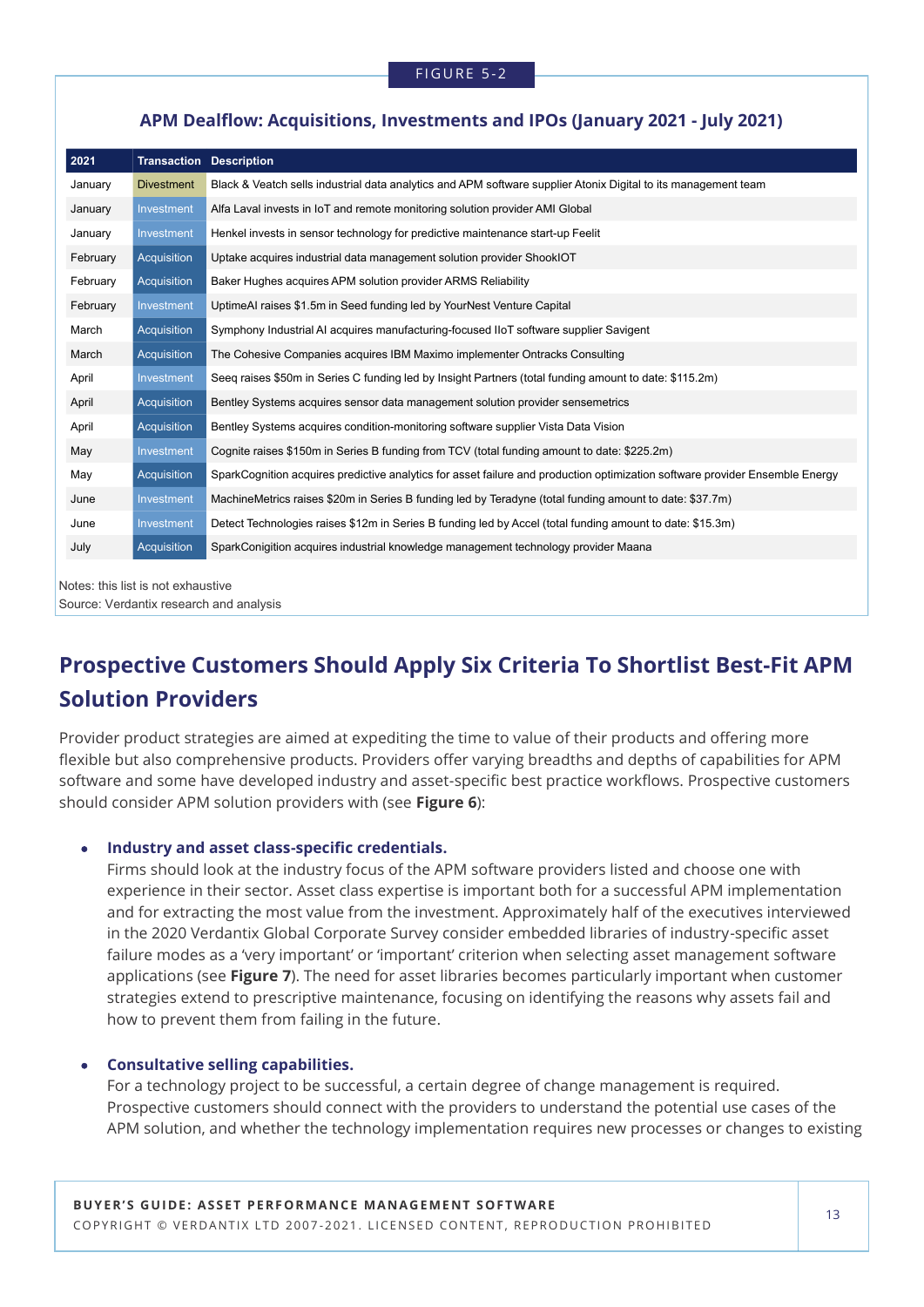### FIGURE 6



ones. It is important for the customer to liaise with the provider to understand which people, in what roles, and to what extent will be involved in the final use cases in order to maximize the benefits of the APM solution.

### • **Far-sighted customer success and support programmes.**

In most technology implementations, the level of hand-holding from the tech provider gradually decreases over time, as the customer becomes more experienced in using the solution. However, to ensure that the customer will be in a position to smoothly scale the APM solution to support more assets and use the complete range of APM functionality, working with a provider with a customer support programme that can extend to years can be very beneficial for both parties involved, presenting upselling opportunities for the provider and increased value for the customer.

### • **Implementation and integration options to make the most of current data.**

Implementation and integration needs vary by a firm's digital maturity and in-house IT resources available. Customers and their IT teams should discuss the potential APM solution with the providers to clarify the customer goals, the specific integrations required to the customer ecosystem (including EAM systems, in-house-developed tools and IP network) and any future customizations. Increasingly, APM providers such as Bently Nevada, Endevor, Seeq and Senseye are offering customers the option to plug in their own or third-party tools via APIs, while others such as Cognite and Uptake offer tools to help customers implement a data lake strategy.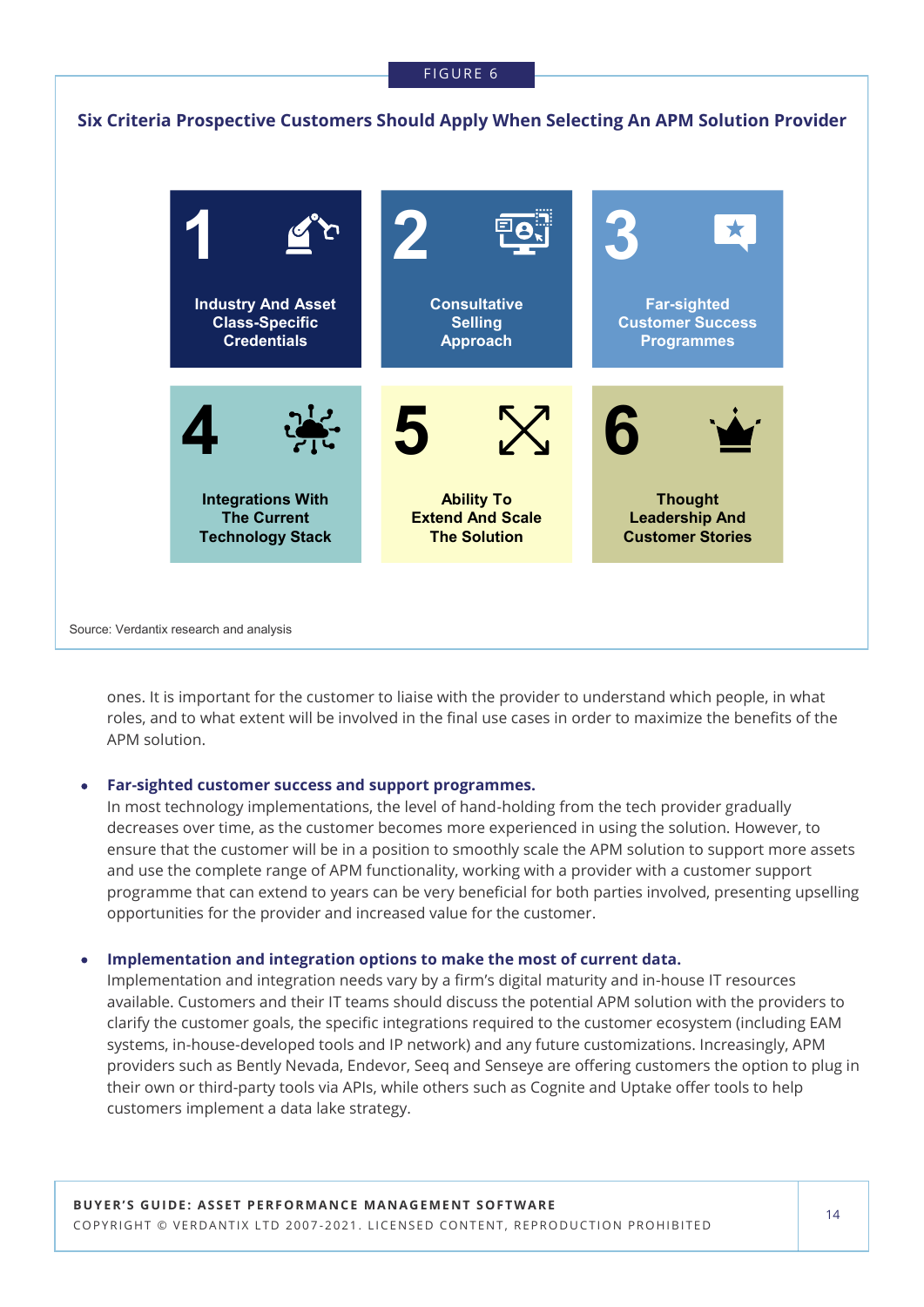

Source: Verdantix Corporate Survey 2020: Operational Excellence Budgets, Priorities & Tech Preferences

### • **Deep functionality and the ability to keep pace with innovations.**

Firms that are serious about digital transformation should look for a long-term digital partner with deep operational technology expertise. Customers should work with an APM solution provider that offers comprehensive functionality for the use cases that are the customer's current priorities, but the provider should also be able to realize the customer's digital asset management vision. Such visions could encompass scaling and extending the APM solution to a digital twin project by adding more asset classes, robust visualizations, maintenance and performance strategy analytics and connected worker mobile apps.

### • **Thought leadership pieces that report on customer success from past projects.**

Industrial firms should work with APM solution providers that have a proven track record of delivering projects of a similar scale and complexity. As APM programmes tend to be on the advanced side of digital complexity, implementation success relies heavily on the provider's experience. Case studies and success stories serve twin goals; firstly, proving the implementation capabilities of the provider and secondly, managing customer expectations as they help clarify a typical ROI and give a view of the end solution.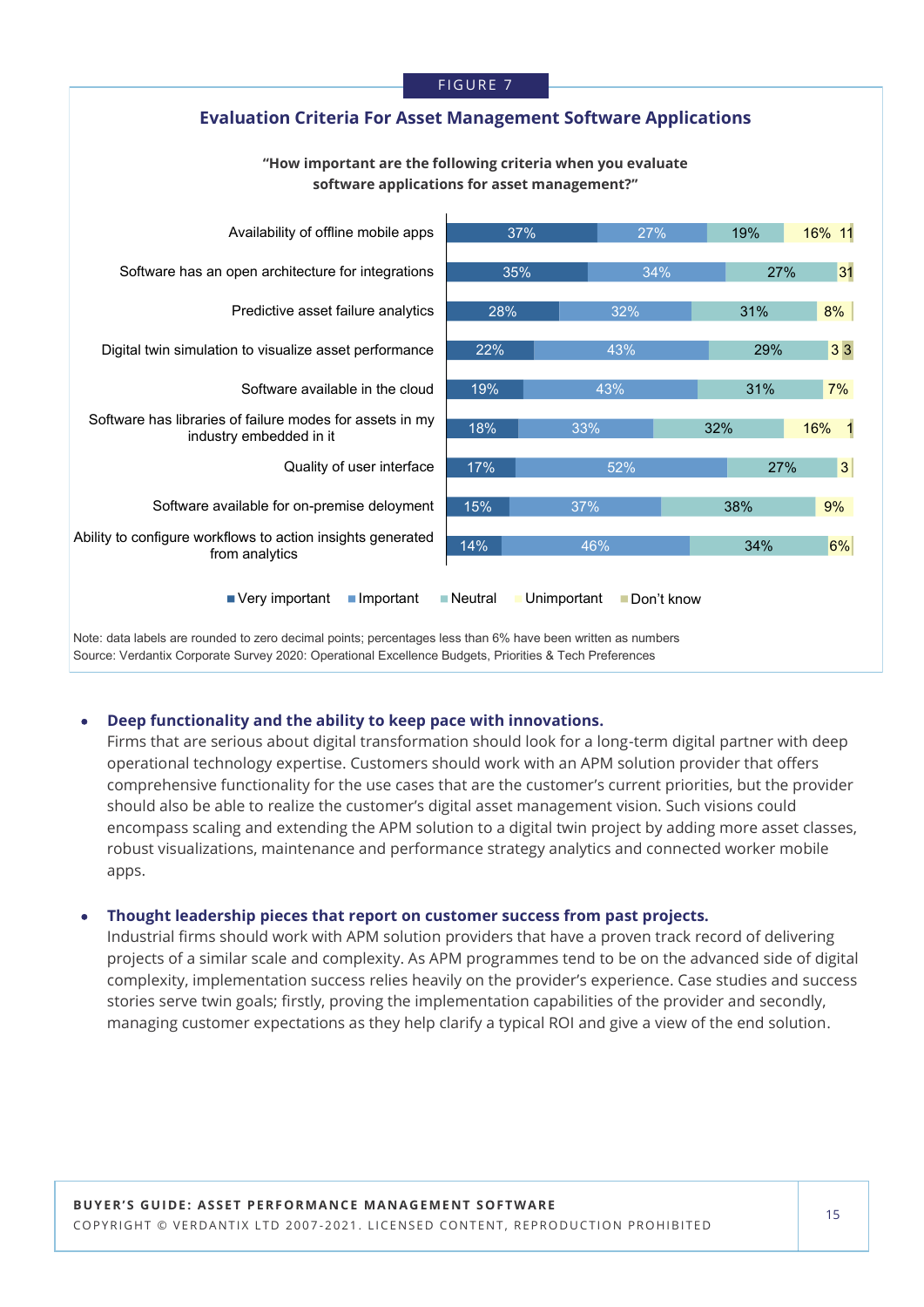# **Inclusion Criteria For The 2021 Asset Performance Management Solutions Buyer's Guide**

Globally, the APM solutions market is still at a 'land-grab' stage, with large total addressable market opportunities. A wide range of providers are active in this market, offering solutions with varying breadth and depth of functionality. For this reason, Verdantix has provided a detailed profile for 18 APM solution providers that have:

### • **APM revenues exceeding \$2 million.**

A minimum threshold of \$2 million in revenues from APM solutions was set to ensure all APM solution providers included have a significant customer base.

• **Comprehensive functionality for at least two out of the four areas considered.** Asset health monitoring, asset failure prediction, asset maintenance optimization and asset performance optimization are all core functionalities that can effectively transform an organization. Providers must support at least two of these four aspects of APM to be considered in the APM software buyer's guide.

Based on these two criteria, this report includes profiles on: Augury, AVEVA, Bentley Systems, Bently Nevada (including ARMS Reliability), Cenosco, Cognite, Endevor, GE Digital, Hitachi ABB Power Grids, Honeywell, IBM, Itus Digital, Lloyd's Register, Pragma, Seeq, Senseye, Symphony Industrial AI and Uptake.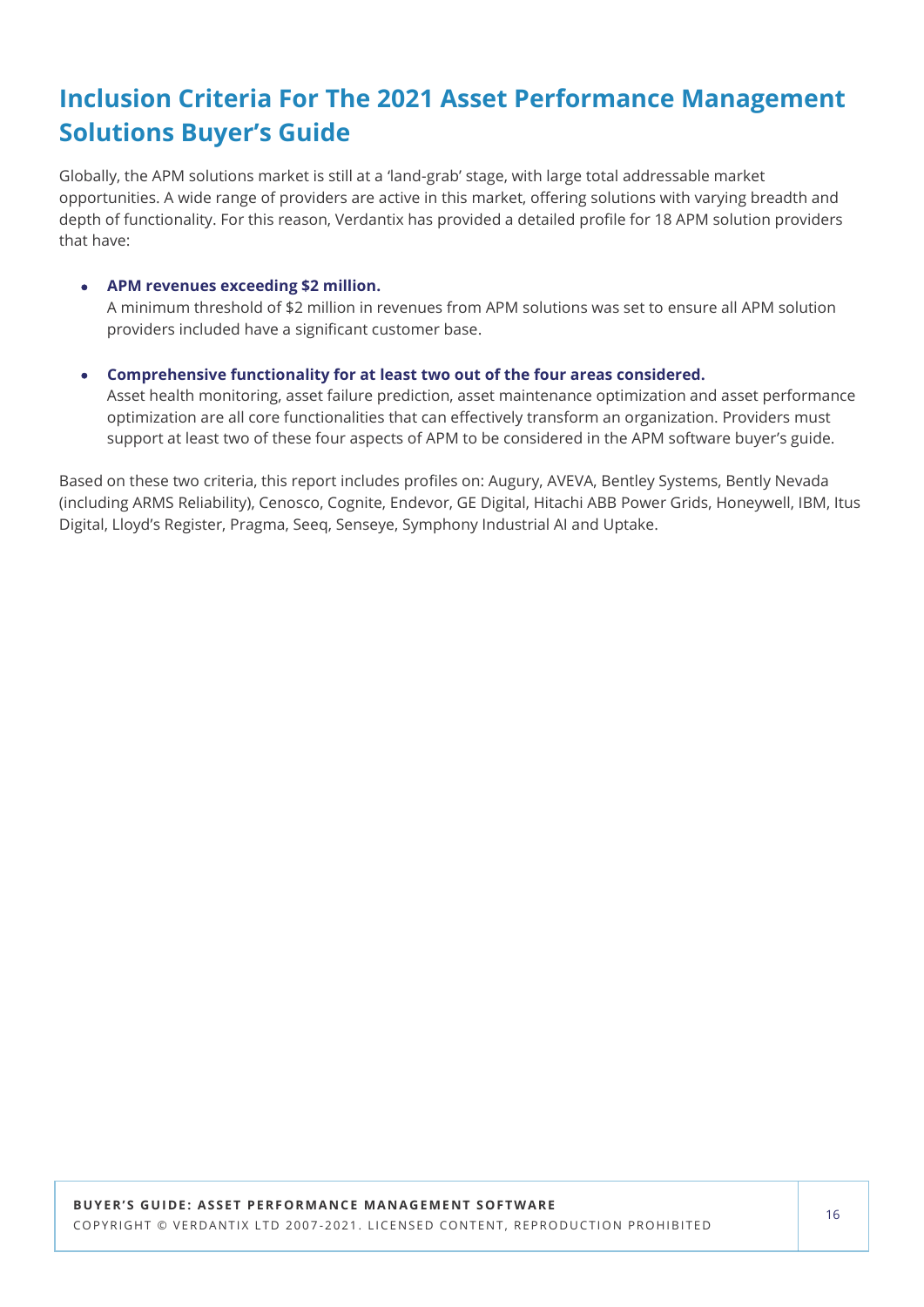# **AspenTech Combines AI And Simulations To Offer A Robust Prescriptive Maintenance Solution**

AspenTech was founded 40 years ago and currently employs 1,800 people with a market capitalization of over \$10 billion. It is headquartered in Massachusetts USA and has a global presence with 30 offices around the world. Over the last 40 years, AspenTech has built deep subject matter expertise in process-intensive industries such as O&G, refinery, chemicals, metals and mining, pharmaceuticals, and pulp and paper. Its APM strategy involves organically growing its own process analytics and APM capabilities but also making well-targeted acquisitions — in June 2016 it acquired asset reliability software provider Fidelis Group (now Aspen Fidelis), in September 2016 it acquired multivariate process analytics software suite ProMV from ProSensus (now Aspen ProMV), and in October 2016 it acquired predictive maintenance software provider Mtelligence Corporation (now Aspen Mtell). AspenTech has also invested in developing its industrial data management capabilities, launching in 2018 the Aspen Connect family of solutions, which help optimize data networking and storage (see [Verdantix AspenTech Differentiates With Analytics For Asset Optimization\)](https://research.verdantix.com/report/aspentech-differentiates-with-analytics-for-asset-optimization).

### **Key Takeaways**

Verdantix found that AspenTech and its APM software solution have:

### • **Leading ML-driven asset failure predictive capabilities.**

Aspen Mtell follows an asset-agnostic data-driven approach to predict asset failure. It employs AI-based algorithms to recognize patterns of abnormal behaviour early in the asset's P-F curve, with dedicated functionality to minimize false alarms, identify 'new normal' operational states and increase accuracy. When imminent failure is identified, AspenTech's APM software application indicates to users the RUL until failure if the equipment continues to be operated at that level. AspenTech was recognized as a Leader in in the 2020 Verdantix APM Green Quadrant benchmark, achieving second highest score (2.8/3.0) for its asset health monitoring and asset failure prediction functionality. AspenTech also achieved the highest score for asset data management (3.0/3.0) in the Green Quadrant benchmark. The November 2020 release of Aspen Maestro bolsters these asset data management capabilities further, as it enables users to standardize and accelerate data pre-processing efforts required to train the Aspen Mtell models.

### • **Comprehensive simulation functionality for production and reliability optimization.**

The Aspen Fidelis simulation tool is designed specifically for the process industries and can evaluate a plant's ability to reliably meet production targets. It can quantify the ramifications of possible actions and support reliability, availability and maintainability (RAM) strategies both on an asset and a system level substantially enhancing the confidence of decision-makers across maintenance, operations and safety functions. The simulations are based on Monte Carlo discrete event modelling and pull in data about equipment capacities, maintenance approaches and even contextual information such as weather data and geopolitical factors. Users can run a range of what-if scenarios to evaluate the impact of operational, maintenance, logistical and weather conditions in the lifecycle of assets or systems and analyze variances in their performance, criticality, risk and cost.

### • **Protagonistic role in the industrial digital twin ecosystem for process industries.**

Verdantix recently assessed that AspenTech is able to support autonomous digital twin implementations (highest digital twin sophistication level), which is a testament to the breadth and depth of its software portfolio (see [Verdantix Smart Innovators: Digital Twins For Industrial Facilities\).](https://research.verdantix.com/report/smart-innovators-digital-twins-for-industrial-facilities-2021) By combining its strengths in measurement data analytics and engineering simulations, AspenTech has established a leading presence in the industrial digital twins market, especially for EPC firms. AspenTech also has a long-standing partnership with Hexagon PPM to leverage its engineering and design software, while in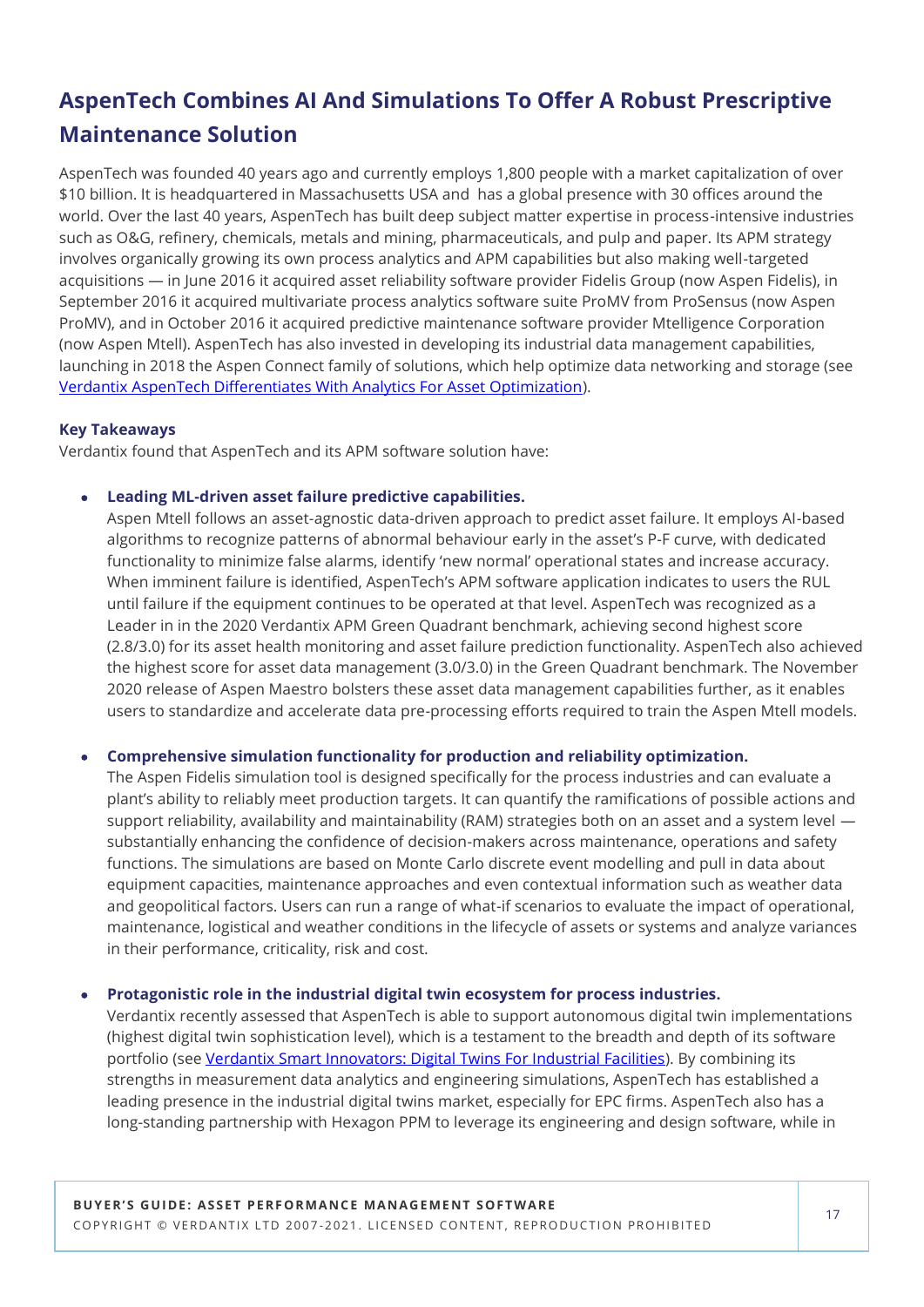| <b>AspenTech's Asset Performance Management Solution Overview</b> |                               |                                                                                                                                                                     |  |  |
|-------------------------------------------------------------------|-------------------------------|---------------------------------------------------------------------------------------------------------------------------------------------------------------------|--|--|
| Category                                                          | <b>Attributes</b>             | <b>Details</b>                                                                                                                                                      |  |  |
| Vendor<br>Overview                                                | Vendor name                   | AspenTech                                                                                                                                                           |  |  |
|                                                                   | HQ                            | Massachusetts, USA                                                                                                                                                  |  |  |
|                                                                   | Founded                       | 1981                                                                                                                                                                |  |  |
|                                                                   | Employees                     | 1,800                                                                                                                                                               |  |  |
|                                                                   | Solution name                 | Aspen Mtell, Aspen ProMV, Aspen Event Analytics, Aspen Fidelis, Aspen<br><b>APM</b> Insights                                                                        |  |  |
|                                                                   | Pricing model                 | Site-based and per-seat licensing                                                                                                                                   |  |  |
|                                                                   | Implementation options        | In-house; partners                                                                                                                                                  |  |  |
|                                                                   | Partners                      | - Tech: AWS, Microsoft<br>- Integration: Accenture, RoviSys Company, Wood                                                                                           |  |  |
| <b>APM Solution</b><br><b>Offering</b>                            | Integration & APIs            | APIs; Aspen Connect for connections with edge, IIoT devices, historians,<br>data lakes and other cloud-based systems                                                |  |  |
|                                                                   | Mobile app features/use cases | Browser-based; all features                                                                                                                                         |  |  |
|                                                                   | Additional/Unique features    | - ML-driven asset failure predictions<br>- Prescriptive diagnostics<br>- What-if simulations for lifecycle analysis, production performance and<br>OEE optimization |  |  |
|                                                                   | Number of APM customers       | Not disclosed                                                                                                                                                       |  |  |
|                                                                   | Example named customers       | Dow Chemical, Shell, Teck Metals                                                                                                                                    |  |  |
| <b>APM Customer</b><br><b>Footprint</b>                           | Deployments                   | On-premises; cloud                                                                                                                                                  |  |  |
|                                                                   | Location of customers         | 70% North America and Europe with the rest spread globally                                                                                                          |  |  |
|                                                                   | Industry focus                | Chemicals, O&G, refining                                                                                                                                            |  |  |
| Source: AspenTech; Verdantix research and analysis                |                               |                                                                                                                                                                     |  |  |

December 2020 it acquired AI-powered 3D engineering design software supplier OptiPlant to further enhance its visualization capabilities.